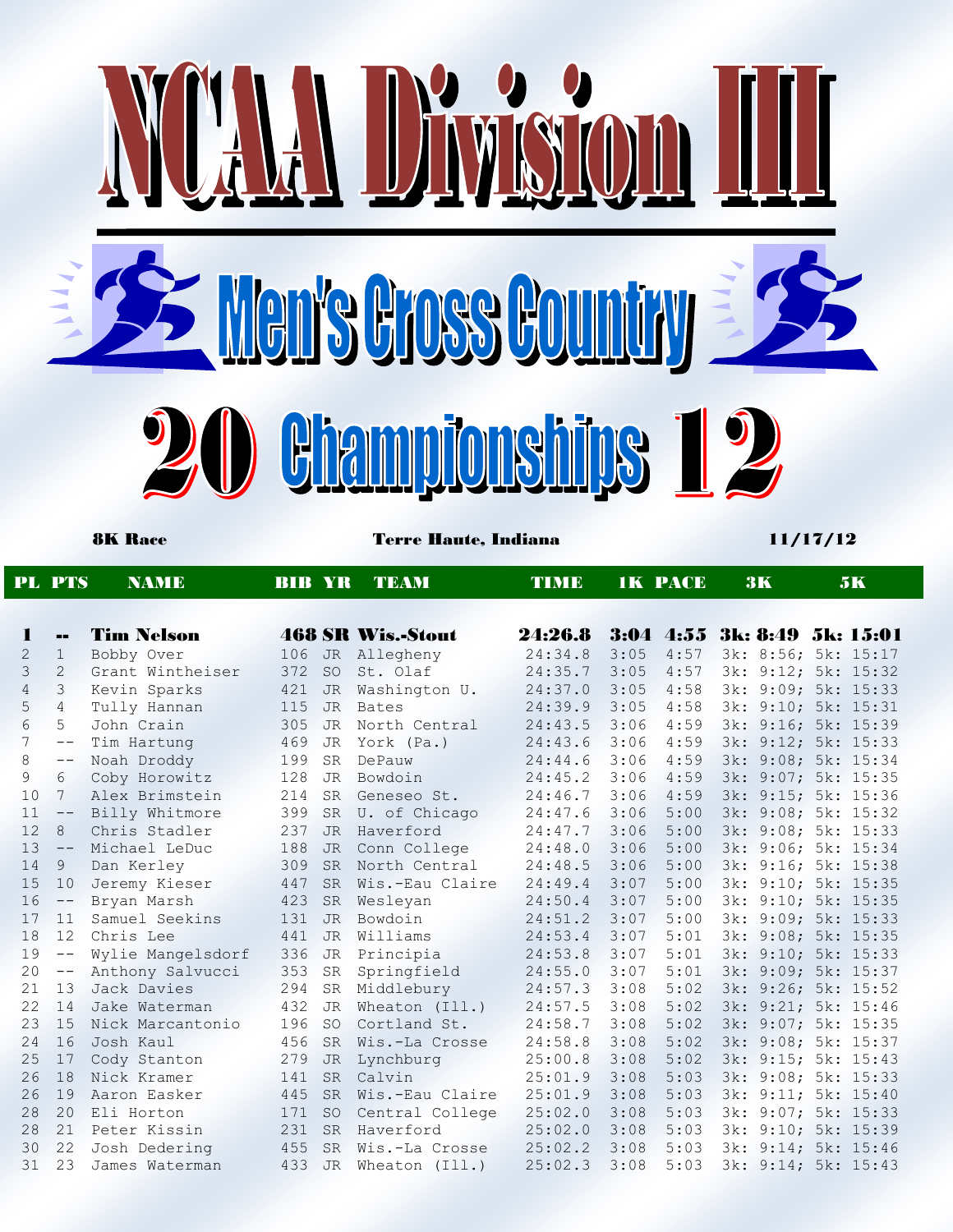| 32       | $-\,-$            | John Dewitt                          | 465        | SR        | Wis.-Oshkosh                | 25:02.3            | 3:08         | 5:03         | 3k: 9:18; 5k: 15:46                        |  |
|----------|-------------------|--------------------------------------|------------|-----------|-----------------------------|--------------------|--------------|--------------|--------------------------------------------|--|
| 33       | $--$              | Brett Kubiak                         | 227        | JR        | Gwynedd-Mercy               | 25:03.9            | 3:08         | 5:03         | 3k: 9:12; 5k: 15:36                        |  |
| 34       | $\qquad \qquad -$ | Jonathan Smith                       | 112        | SR        | Augustana (Ill.)            | 25:04.4            | 3:08         | 5:03         | 3k: 9:15; 5k: 15:47                        |  |
| 35       | 24                | Job Christiansen                     | 136        | SR        | Calvin                      | 25:05.6            | 3:09         | 5:03         | 3k: 9:15; 5k: 15:36                        |  |
| 36       | 26                | Kyle Marks                           | 391        | SR.       | Tufts                       | 25:06.8            | 3:09         | 5:04         | 3k: 9:18; 5k: 15:45                        |  |
| 36       | 25                | Logan Steiner                        | 110        | FR        | Allegheny                   | 25:06.8            | 3:09         | 5:04         | 3k: 9:11; 5k: 15:45                        |  |
| 38       | 27                | Rafer Dannenhauer                    | 180        | <b>SR</b> | $C-M-S$                     | 25:08.3            | 3:09         | 5:04         | 3k: 9:21; 5k: 15:53                        |  |
| 39       | $-\,-$            | Ian LaMere                           | 466        | <b>FR</b> | Wis.-Platteville            | 25:08.5            | 3:09         | 5:04         | 3k: 9:14; 5k: 15:43                        |  |
| 39       | 28                | Cole Decker                          | 168        | FR        | Central College             | 25:08.5            | 3:09         | 5:04         | 3k: 9:08; 5k: 15:41                        |  |
| 41       | 29                | Evan Gates                           | 148        | JR        | Carnegie Mellon             | 25:10.8            | 3:09         | 5:04         | 3k: 9:11; 5k: 15:38                        |  |
| 42       | 30                | Nate Routhier                        | 463        | <b>SO</b> | Wis.-La Crosse              | 25:11.5            | 3:09         | 5:04         | 3k: 9:15; 5k: 15:46                        |  |
| 43       | $--$              | Patrick Jenkins                      | 467        | SO.       | Wis.-Stout                  | 25:11.8            | 3:09         | 5:05         | 3k: 9:22; 5k: 15:53                        |  |
| 44       | 31                | Roger Klein                          | 310        | JR        | North Central               | 25:12.2            | 3:09         | 5:05         | 3k: 9:20; 5k: 15:50                        |  |
| 45       | $--$              | Zach Haskins                         | 124        | SR        | Bethel (Minn.)              | 25:14.2            | 3:10         | 5:05         | 3k: 9:12; 5k: 15:47                        |  |
| 46       | 32                | Dan Kerr                             | 140        | <b>SR</b> | Calvin                      | 25:14.5            | 3:10         | 5:05         | 3k: 9:16; 5k: 15:48                        |  |
| 46       | 33                | Kevin Bonilla                        | 314        | <b>SR</b> | NYU                         | 25:14.5            | 3:10         | 5:05         | 3k: 9:15; 5k: 15:50                        |  |
| 48       | 34                | Matt Rand                            | 396        | SR        | Tufts                       | 25:17.3            | 3:10         | 5:06         | 3k: 9:09; 5k: 15:37                        |  |
| 48       | 35                | Joel Christian                       | 229        | <b>SO</b> | Haverford                   | 25:17.3            | 3:10         | 5:06         | 3k: 9:10; 5k: 15:46                        |  |
| 50       | 36                | Yonatan Mascote                      | 311        | <b>SR</b> | North Central               | 25:17.4            | 3:10         | 5:06         | 3k: 9:23; 5k: 15:52                        |  |
| 51       | $-\,-$            | Luke Sohl                            | 134        | <b>SO</b> | Bridgewater                 | 25:19.6            | 3:10         | 5:06         | 3k: 9:12; 5k: 15:47                        |  |
| 52       | 37                | Brian Saksa                          | 371        | JR        | St. Olaf                    | 25:19.7            | 3:10         | 5:06         | 3k: 9:23; 5k: 15:59                        |  |
| 53       | 38                | Mike Martin                          | 117        | JR        | <b>Bates</b>                | 25:20.0            | 3:10         | 5:06         | 3k: 9:12; 5k: 15:42                        |  |
| 54       | 39                | Henry Mynatt                         | 204        | JR        | Dickinson                   | 25:20.1            | 3:10         | 5:06         | 3k: 9:21; 5k: 15:55                        |  |
| 55       | 40                | Tom Clark                            | 217        | <b>SR</b> | Geneseo St.                 | 25:20.6            | 3:10         | 5:06         | 3k: 9:26; 5k: 15:57                        |  |
| 56       | 41                | Drew Jackson                         | 172        | <b>SO</b> | Central College             | 25:21.6            | 3:11         | 5:06         | 3k: 9:13; 5k: 15:48                        |  |
| 57       | $-\,-$            | Jacob Phillips                       | 376        | <b>SR</b> | Swarthmore                  | 25:22.4            | 3:11         | 5:07         | 3k: 9:19; 5k: 15:53                        |  |
| 58       | 42                | Patrick Hebble                       | 295        | <b>SR</b> | Middlebury                  | 25:24.0            | 3:11         | 5:07         | 3k: 9:27; 5k: 15:59                        |  |
| 59       | 43                | Zorg Loustalet                       | 183        | FR        | $C-M-S$                     | 25:24.2            | 3:11         | 5:07         | 3k: 9:17; 5k: 15:50                        |  |
| 60       | 44                | Dan Hamilton                         | 341        | SR        | Rochester                   | 25:25.1            | 3:11         | 5:07         | 3k: 9:26; 5k: 15:58                        |  |
| 61       | $\qquad \qquad -$ | John Kieffer                         | 176        | JR        | Centre                      | 25:25.7            | 3:11         | 5:07         | 3k: 9:06; 5k: 15:35                        |  |
| 62       | $\qquad \qquad -$ | Micheale Tesema                      | 111        | <b>JR</b> | Augsburg                    | 25:26.4            | 3:11         | 5:07         | 3k: 9:20; 5k: 15:54                        |  |
| 63       | $- -$             | Alex Ngabo                           | 135        | FR        | Buffalo State               | 25:26.5            | 3:11         | 5:07         | 3k: 9:15; 5k: 15:42                        |  |
| 64       | 45                | Alex Johnson                         | 331        | <b>SR</b> | Pomona-Pitzer               | 25:26.6            | 3:11         | 5:07         | 3k: 9:25; 5k: 16:01                        |  |
| 65       | 46                | David Hamm                           | 415        | <b>SR</b> | Washington U.               | 25:26.9            | 3:11         | 5:08         | 3k: 9:21; 5k: 15:51                        |  |
| 66       | 47                | Marty Mitchell                       | 267        | <b>SR</b> | Luther                      | 25:27.7            | 3:11         | 5:08         | 3k: 9:34; 5k: 16:09                        |  |
| 67       | 48                | Garrett Patrick                      | 417        | <b>SO</b> | Washington U.               | 25:28.8            | 3:11         | 5:08         | 3k: 9:21; 5k: 15:54                        |  |
| 68       | 49                | Dylan Karten                         | 319        | <b>JR</b> | NYU                         | 25:29.3            | 3:12         | 5:08         | 3k: 9:14; 5k: 15:50                        |  |
| 68       | 50                | George Degen                         | 147        | SO        | Carnegie Mellon             | 25:29.3            | 3:12         | 5:08         | 3k: 9:18; 5k: 15:55                        |  |
| 70       | 51                | Jacob Peterson                       | 462        | JR        | Wis.-La Crosse              | 25:30.2            | 3:12         | 5:08         | 3k: 9:19; 5k: 16:00                        |  |
| 71       |                   | 52 Matt Vander Roest                 |            |           | 144 SR Calvin               | 25:30.3            | 3:12         | 5:08         | 3k: 9:17; 5k: 15:54                        |  |
| 72       | 53                | Mark Phillips                        |            |           | 427 SR Wheaton (Ill.)       | 25:30.9            | 3:12         | 5:08         | 3k: 9:27; 5k: 16:03                        |  |
| 73       | $--$              | Chad Norton                          | 226        |           | JR Guilford                 | 25:31.1            | 3:12         | 5:08         | 3k: 9:26; 5k: 16:00                        |  |
| 74       | 54                | Ryan Steinbock                       | 208        |           | JR Dickinson                | 25:31.3            | 3:12         | 5:08         | 3k: 9:22; 5k: 16:03                        |  |
| 75       | $--$              | William Jones                        | 212        |           | SR Franciscan               | 25:33.0            | 3:12         | 5:09         | 3k: 8:58; 5k: 15:34                        |  |
| 76       | 55                | Jordan Schilit                       | 235        |           | SR Haverford                | 25:33.2            | 3:12         | 5:09         | 3k: 9:20; 5k: 15:57                        |  |
| 77       | 56                | Max Robinson                         | 248        |           | JR Johns Hopkins            | 25:33.3            | 3:12         | 5:09         | 3k: 9:11; 5k: 15:45                        |  |
| 78       | 57                | Adam Moline                          | 449        |           | SO Wis.-Eau Claire          | 25:33.4            | 3:12         | 5:09         | 3k: 9:19; 5k: 15:56                        |  |
| 78       | 58                | Brian Sutter                         | 186        |           | SR C-M-S                    | 25:33.4            | 3:12         | 5:09         | 3k: 9:22; 5k: 15:56                        |  |
| 80       | 59                | Sam Rakoc                            | 361        |           | SR St. Lawrence             | 25:33.7            | 3:12         | 5:09         | 3k: 9:21; 5k: 16:01                        |  |
| 81       | 60                | Nate Sans                            | 299        |           | JR Middlebury               | 25:33.8            | 3:12         | 5:09         | 3k: 9:20; 5k: 15:53                        |  |
| 82       | 61                | Noah Graboys                         | 114        |           | JR Bates                    | 25:34.0            | 3:12         | 5:09         | 3k: 9:28; 5k: 16:07                        |  |
|          |                   |                                      |            |           |                             |                    |              |              |                                            |  |
| 83<br>84 | $--$<br>62        | Raymond Gamache<br>David Vande Bunte | 177<br>143 | SR        | SR Chris. Newport<br>Calvin | 25:34.2<br>25:34.4 | 3:12<br>3:12 | 5:09<br>5:09 | 3k: 9:22; 5k: 15:59<br>3k: 9:16; 5k: 15:50 |  |
|          |                   |                                      |            |           |                             |                    |              |              |                                            |  |
| 85       |                   | 63 Andrew Shapero                    | 397        |           | JR Tufts                    | 25:36.8            | 3:12         | 5:10         | 3k: 9:24; 5k: 16:01                        |  |
| 86       |                   | 64 Andrew Padgett                    | 416        |           | SO Washington U.            | 25:36.9            | 3:13         | 5:10         | 3k: 9:35; 5k: 16:12                        |  |
| 87       |                   | 65 Ryan Senci                        | 420        |           | SO Washington U.            | 25:37.1            | 3:13         | 5:10         | 3k: 9:30; 5k: 16:08                        |  |
| 88       | $--$              | Kyle Powers                          | 282        |           | JR Lyndon State             | 25:37.6            | 3:13         | 5:10         | 3k: 9:13; 5k: 15:57                        |  |
| 89       | 66                | Max Laberge                          | 440        |           | JR Williams                 | 25:37.7            | 3:13         | 5:10         | 3k: 9:22; 5k: 16:00                        |  |
| 90       | 67                | Shane Hoerbert                       | 405        | <b>SO</b> | Wabash                      | 25:37.8            | 3:13         | 5:10         | 3k: 9:23; 5k: 15:54                        |  |
| 91       | $- -$             | Matt Berens                          | 123        | <b>SO</b> | Bethel (Minn.)              | 25:38.0            | 3:13         | 5:10         | 3k: 9:20; 5k: 15:56                        |  |
| 92       | 68                | Ben Wallis                           | 398        | JR        | Tufts                       | 25:38.5            | 3:13         | 5:10         | 3k: 9:17; 5k: 15:45                        |  |
| 93<br>94 | $--$<br>$--$      | Paul Lewis                           | 101        |           | JR Albion                   | 25:38.9            | 3:13         | 5:10         | 3k: 9:13; 5k: 15:48                        |  |
|          |                   | Frank Canady Theory                  |            |           | 224 JR Grinnell             | 25:39.3            | 3:13         | 5:10         | 3k: 9:20; 5k: 15:59                        |  |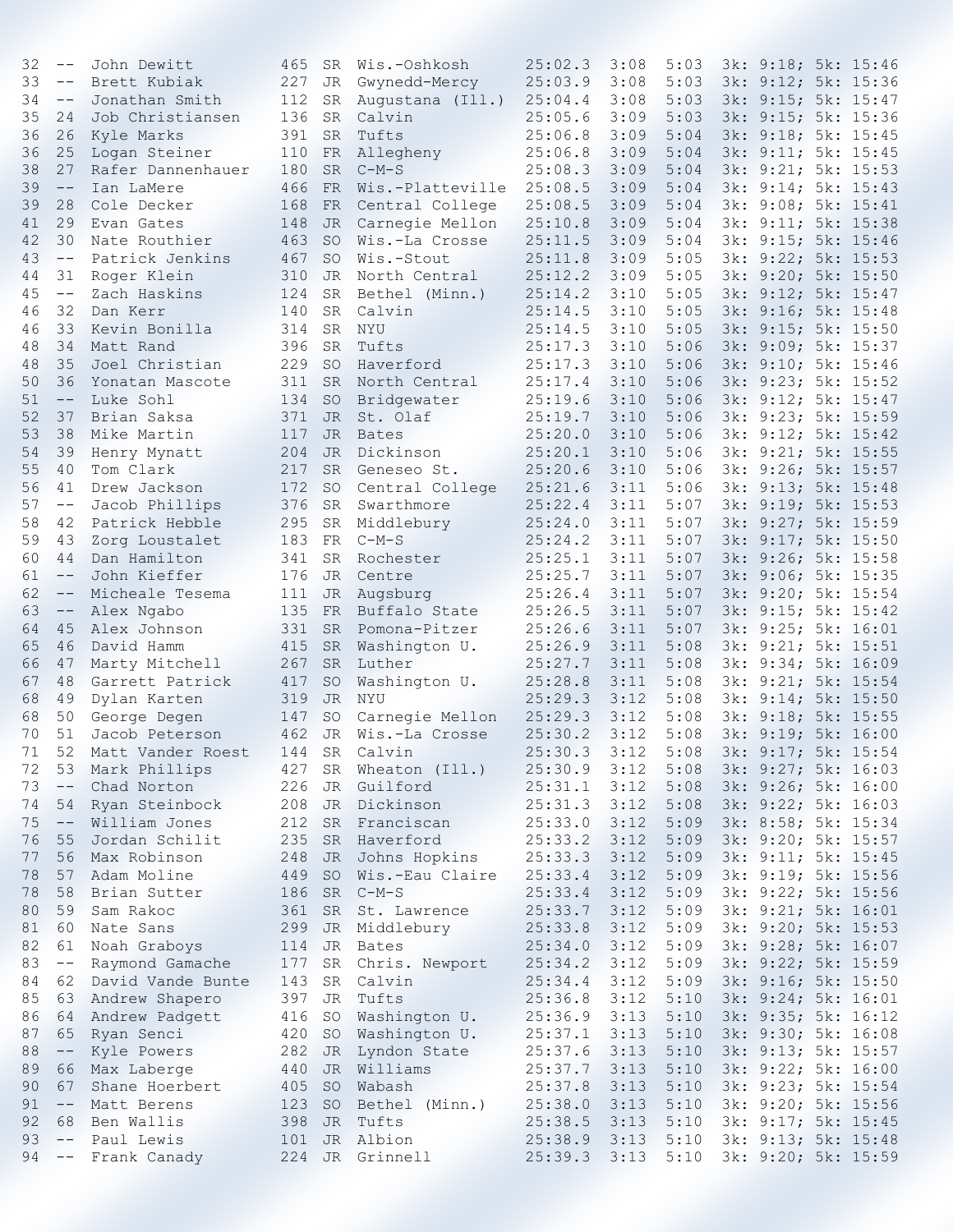| 95        | 70                | Avi Bregman                                      | 228    | JR        | Haverford                       | 25:39.8        | 3:13 | 5:10 | 3k: 9:24; 5k: 16:03      |                          |
|-----------|-------------------|--------------------------------------------------|--------|-----------|---------------------------------|----------------|------|------|--------------------------|--------------------------|
| 95        | 69                | Greg Whittle                                     | 145    | SR        | Calvin                          | 25:39.8        | 3:13 | 5:10 | 3k: 9:24; 5k: 16:00      |                          |
| 97        | $- -$             | Parker Bennett                                   | 434    | JR        | Willamette                      | 25:41.0        | 3:13 | 5:10 | 3k: 9:14; 5k: 15:50      |                          |
| 98        | 71                | Garrett Kerska                                   | 457    | JR        | Wis.-La Crosse                  | 25:41.8        | 3:13 | 5:11 | 3k: 9:17; 5k: 15:55      |                          |
| 99        | $\qquad \qquad -$ | Keaton Wendroth                                  | 374    | SO        | St. Thomas (MN)                 | 25:41.9        | 3:13 | 5:11 | 3k: 9:25; 5k: 16:06      |                          |
| 100 72    |                   | Bryan Hayes                                      | 256    | FR        | La Verne                        | 25:42.9        | 3:13 | 5:11 | 3k: 9:23; 5k: 16:04      |                          |
| $101 - -$ |                   | Caleb Muller                                     | 293    | <b>SR</b> | Marietta                        | 25:43.5        | 3:13 | 5:11 | 3k: 9:09; 5k: 15:49      |                          |
| 102 73    |                   | Jake Campbell                                    | 364    | FR        | St. Olaf                        | 25:43.8        | 3:13 | 5:11 | 3k: 9:32; 5k: 16:13      |                          |
| $103 - -$ |                   | Skyler Cummins                                   | 422    | <b>SR</b> | Wesleyan                        | 25:44.5        | 3:13 | 5:11 | 3k: 9:16; 5k: 15:53      |                          |
| 104 74    |                   | Tyler Andrews                                    | 389    | JR        | Tufts                           | 25:44.9        | 3:14 | 5:11 | 3k: 9:24; 5k: 16:02      |                          |
| 105 75    |                   | Josh Budman                                      | 242    |           |                                 |                |      | 5:11 | 3k: 9:25; 5k: 16:01      |                          |
|           |                   |                                                  |        | <b>SR</b> | Johns Hopkins                   | 25:45.5        | 3:14 |      |                          |                          |
| $105 - -$ |                   | Ryan O'Connell                                   | 352    | SR        | Springfield                     | 25:45.5        | 3:14 | 5:11 | 3k: 9:25; 5k: 16:10      |                          |
| $107 - -$ |                   | Andris Goncarovs                                 | 225    | JR        | Guilford                        | 25:45.6        | 3:14 | 5:11 | 3k: 9:23; 5k: 16:01      |                          |
| 108 76    |                   | Bennett Naden                                    | 184    | SR        | $C-M-S$                         | 25:46.0        | 3:14 | 5:11 | 3k: 9:20; 5k: 15:53      |                          |
| $109 - -$ |                   | Dillon Farrell                                   | 302    | SO        | Moravian                        | 25:46.1        | 3:14 | 5:11 | 3k: 9:22; 5k: 16:02      |                          |
| 110 77    |                   | Ken Whitney                                      | 121    | SR        | <b>Bates</b>                    | 25:46.2        | 3:14 | 5:11 | 3k: 9:31; 5k: 16:13      |                          |
| 111 79    |                   | Julian Saliani                                   | 249    | JR        | Johns Hopkins                   | 25:46.4        | 3:14 | 5:11 | 3k: 9:24; 5k: 16:08      |                          |
| 111 78    |                   | Tom Linner                                       | 461    | <b>FR</b> | Wis.-La Crosse                  | 25:46.4        | 3:14 | 5:11 | 3k: 9:18; 5k: 16:00      |                          |
| 111 80    |                   | Andrew Wortham                                   | 122    | <b>SR</b> | <b>Bates</b>                    | 25:46.4        | 3:14 | 5:11 | 3k: 9:12; 5k: 15:48      |                          |
| 114 81    |                   | Kevin Wood                                       | 301    | <b>SO</b> | Middlebury                      | 25:46.5        | 3:14 | 5:11 | 3k: 9:20; 5k: 15:59      |                          |
| $115 - -$ |                   | Colin Smith                                      | 324    | <b>SO</b> | Occidental                      | 25:46.7        | 3:14 | 5:12 | 3k: 9:27; 5k: 16:04      |                          |
| 116 82    |                   | Wade Davis                                       | 436    | SR        | Williams                        | 25:48.7        | 3:14 | 5:12 | 3k: 9:22; 5k: 16:07      |                          |
| 117 83    |                   | Brian Sokas                                      | 236    | JR        | Haverford                       | 25:48.9        | 3:14 | 5:12 | 3k: 9:24; 5k: 16:04      |                          |
| 118 84    |                   | Josh Newby                                       | 152    | <b>SO</b> | Carnegie Mellon                 | 25:49.5        | 3:14 | 5:12 | 3k: 9:10; 5k: 15:37      |                          |
| $119 - -$ |                   | Johnny Rutford                                   | 303    | JR        | Neb. Wesleyan                   | 25:49.6        | 3:14 | 5:12 | 3k: 9:28; 5k: 16:08      |                          |
| 120 85    |                   | Kevin Edwards                                    | 104    | SR        | Allegheny                       | 25:50.1        | 3:14 | 5:12 | 3k: 9:25; 5k: 16:06      |                          |
| 121 86    |                   | Timothy Hird                                     | 307    | JR        | North Central                   | 25:50.4        | 3:14 | 5:12 | 3k: 9:27; 5k: 16:10      |                          |
| 122 87    |                   | Josh Baker                                       | 241    | <b>SR</b> | Johns Hopkins                   | 25:51.6        | 3:14 | 5:13 | 3k: 9:25; 5k: 16:08      |                          |
| 123 88    |                   | John Fowler                                      | 328    | FR        | Pomona-Pitzer                   | 25:51.7        | 3:14 | 5:13 | 3k: 9:25; 5k: 16:08      |                          |
| 123 89    |                   | Ryan Moynihan                                    | 221    | <b>SO</b> | Geneseo St.                     | 25:51.7        | 3:14 | 5:13 | 3k: 9:21; 5k: 16:02      |                          |
| $125 - -$ |                   | Joshua Grant                                     |        |           |                                 |                |      |      | 3k: 9:32; 5k: 16:17      |                          |
|           |                   |                                                  | 281    | SR        | Lyndon State                    | 25:52.0        | 3:14 | 5:13 |                          |                          |
| 126 90    |                   | Wilder Schaaf                                    | 300    | JR        | Middlebury                      | 25:52.5        | 3:14 | 5:13 | 3k: 9:32; 5k: 16:13      |                          |
| $127 - -$ |                   | Nathan Bickell                                   | 239    | <b>SR</b> | Ithaca                          | 25:52.8        | 3:14 | 5:13 | 3k: 9:35; 5k: 16:19      |                          |
| 128 91    |                   | Chris Kelly                                      | 158    | JR        | Case Western                    | 25:53.1        | 3:15 | 5:13 | 3k: 9:19; 5k: 16:05      |                          |
| 129 92    |                   | Jon Caffarellli                                  | 284    | <b>JR</b> | Manchester                      | 25:53.2        | 3:15 | 5:13 | 3k: 9:26; 5k: 16:11      |                          |
| 130 93    |                   | Troy Kelleher                                    | 308    | FR        | North Central                   | 25:53.5        | 3:15 | 5:13 | 3k: 9:29; 5k: 16:15      |                          |
| 131 94    |                   | Austin Bauer                                     | 261    | JR        | Luther                          | 25:53.6        | 3:15 | 5:13 | 3k: 9:33; 5k: 16:17      |                          |
| 132 95    |                   | Tom Hopkins                                      | 192    | SR.       | Cortland St.                    | 25:53.7        | 3:15 | 5:13 | 3k: 9:13; 5k: 15:56      |                          |
| 133 96    |                   | Brian McLaughlin                                 | 394    | JR        | Tufts                           | 25:54.8        | 3:15 | 5:13 | 3k: 9:23; 5k: 16:05      |                          |
|           |                   | 134 97 Aldis Inde                                |        |           | 439 SO Williams                 | $25:54.9$ 3:15 |      |      |                          | 5:13 3k: 9:25; 5k: 16:07 |
|           |                   | 135 98 Curtis Nordman                            |        |           | 290 JR Manchester               | 25:55.0        | 3:15 |      | 5:13 3k: 9:29; 5k: 16:09 |                          |
|           |                   | 136 99 Bijan Mazaheri                            |        |           | 442 FR Williams                 | 25:55.4        | 3:15 | 5:13 | 3k: 9:29; 5k: 16:12      |                          |
|           |                   | 137 100 David Dixon                              | 157    |           | JR Case Western                 | 25:55.9        | 3:15 | 5:13 | 3k: 9:21; 5k: 16:08      |                          |
|           |                   | 138 101 Nate Veldt                               | 431    | SR        | Wheaton (Ill.) 25:56.0          |                | 3:15 | 5:13 | 3k: 9:43; 5k: 16:24      |                          |
|           |                   | 139 -- Tyler Hoyt                                | 400    |           | JR UC Santa Cruz                | 25:56.5        | 3:15 | 5:14 | 3k: 9:26; 5k: 16:08      |                          |
|           |                   | 140 102 Hunter Smith                             | 207 SO |           | Dickinson                       | 25:56.8        | 3:15 | 5:14 | 3k: 9:25; 5k: 16:12      |                          |
|           |                   | 141 103 Greg Krathwohl                           |        |           | 296 JR Middlebury               | 25:56.9        | 3:15 | 5:14 | 3k: 9:33; 5k: 16:10      |                          |
|           |                   | 142 -- Scott Ryan                                |        |           | 411 SR Wash & Jefferson 25:57.4 |                | 3:15 | 5:14 | 3k: 9:15; 5k: 16:01      |                          |
|           |                   | 143 104 Ryan Root                                | 313    |           | JR North Central                | 25:58.0        | 3:15 | 5:14 | 3k: 9:29; 5k: 16:16      |                          |
|           |                   | 144 105 Michael Ellenberger 414 JR Washington U. |        |           |                                 | 25:59.1        | 3:15 | 5:14 | 3k: 9:37; 5k: 16:22      |                          |
|           |                   | 145 106 Scott Rodilitz                           |        |           | 444 SR Williams                 | 25:59.7        | 3:15 | 5:14 | 3k: 9:20; 5k: 16:02      |                          |
|           |                   |                                                  |        |           |                                 |                |      |      |                          |                          |
|           |                   | 146 107 Austin O'Brien                           |        |           | 173 JR Central College          | 26:00.3        | 3:15 | 5:14 | 3k: 9:31; 5k: 16:21      |                          |
|           |                   | 147 -- Tim Smith                                 | 338    |           | SR Roanoke<br>77 M M            | 26:00.8        | 3:15 | 5:14 | 3k: 9:26; 5k: 16:11      |                          |
|           |                   | 148 108 Conor Rafferty                           | 452    |           | SR Wis.-Eau Claire              | 26:01.4        | 3:16 | 5:14 | 3k: 9:31; 5k: 16:16      |                          |
|           |                   | 149 -- Sawyer Hitchcock                          | 240 FR |           | Ithaca                          | 26:01.5        | 3:16 | 5:15 | 3k: 9:36; 5k: 16:20      |                          |
|           |                   | 150 109 Calvin Lehn                              |        |           | 367 FR St. Olaf                 | 26:02.8        | 3:16 | 5:15 | 3k: 9:34; 5k: 16:13      |                          |
|           |                   | 151 110 Cody Amengual                            | 189    |           | JR Cortland St.                 | 26:02.9        | 3:16 | 5:15 | 3k: 9:17; 5k: 16:07      |                          |
|           |                   | 152 111 Ken Murphy                               |        |           | 151 JR Carnegie Mellon          | 26:03.4        | 3:16 | 5:15 | 3k: 9:19; 5k: 16:10      |                          |
|           |                   | 153 112 David Roza                               | 234    |           | SO Haverford                    | 26:03.9        | 3:16 | 5:15 | 3k: 9:24; 5k: 16:09      |                          |
|           |                   | 154 113 Nicholas Saba                            | 129    |           | JR Bowdoin                      | 26:04.0        | 3:16 | 5:15 | 3k: 9:27; 5k: 16:19      |                          |
|           |                   | 155 114 James Rynes                              |        |           | 108 SO Allegheny 26:04.2        |                | 3:16 | 5:15 | 3k: 9:32; 5k: 16:19      |                          |
|           |                   | 156 115 Yuji Wakimoto                            |        |           | 347 JR Rochester                | 26:04.5        | 3:16 | 5:15 | 3k: 9:32; 5k: 16:20      |                          |
|           |                   | 157 116 Benjamin Girodias                        |        |           | 329 SO Pomona-Pitzer            | $26:05.3$ 3:16 |      | 5:15 | 3k: 9:23; 5k: 16:02      |                          |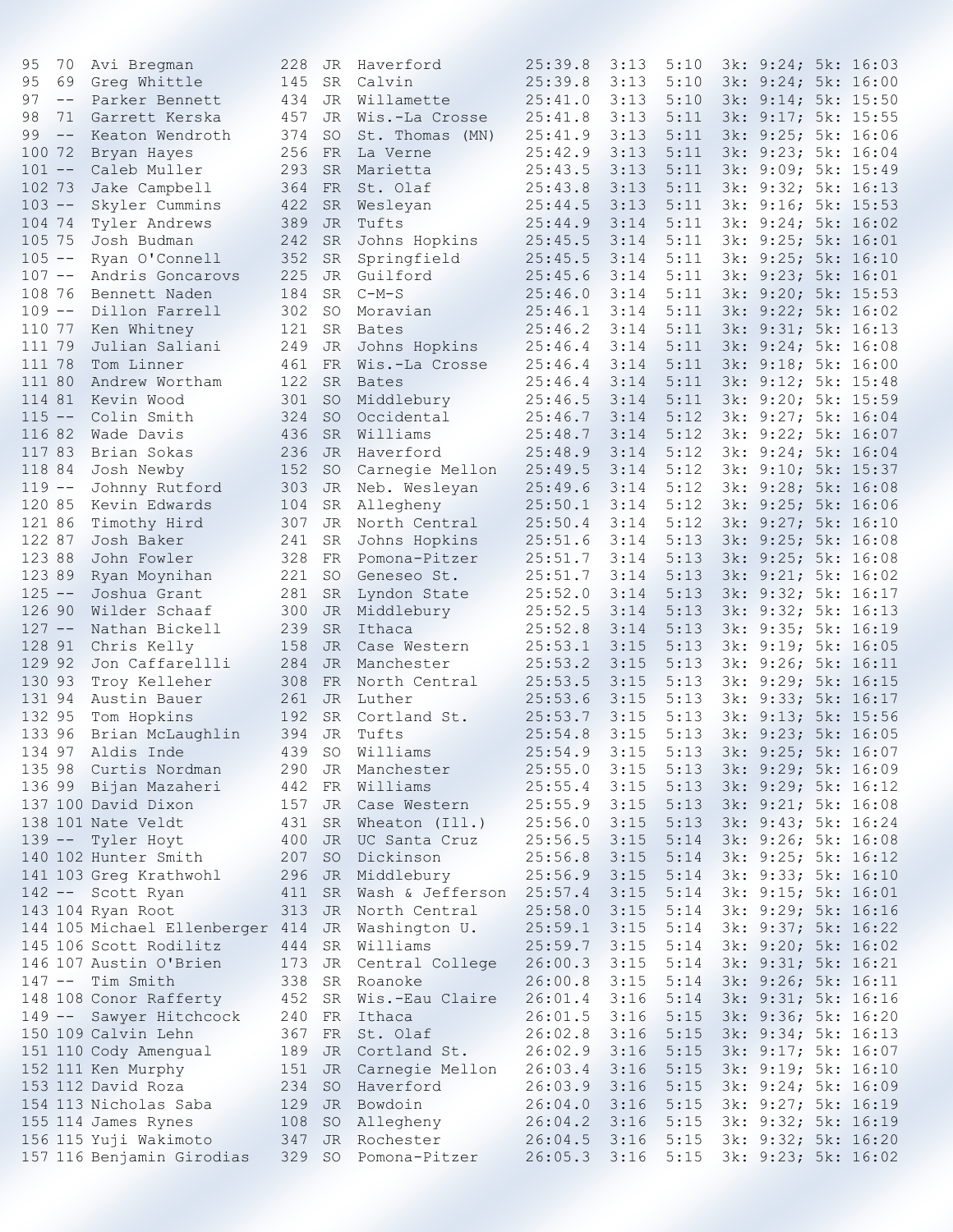| 343 JR Rochester<br>159 117 Adam Pacheck<br>26:07.3<br>3:16<br>5:16<br>160 118 Pancho Escobedo<br>381<br>26:07.6<br>3:16<br>5:16<br>SR<br>Trinity (Tex.)<br>339<br>Rochester<br>26:08.0<br>3:16<br>5:16<br>161 119 John Bernstein<br>JR<br>162 120 Lawrence Minor<br>275<br>Lynchburg<br>26:08.2<br>3:16<br>5:16<br>SR<br>350<br>26:09.2<br>3:17<br>5:16<br>163 -- Joe Farrand<br>Simpson (Iowa)<br>SO.<br>164 121 Nolan Compton<br>272<br>26:09.5<br>3:17<br>5:16<br><b>SR</b><br>Lynchburg<br>165 122 Mark Rollfs<br>345<br>Rochester<br>26:09.6<br>5:16<br><b>SO</b><br>3:17<br>166 123 Sam Simones<br>464<br>26:10.2<br>3:17<br>5:16<br>JR Wis.-La Crosse<br>167 124 Parker Thompson<br>429<br>26:10.4<br>3:17<br>5:16<br>SR.<br>Wheaton (Ill.)<br>167 -- Andy Gallagher<br>377<br>TCNJ<br>26:10.4<br>3:17<br>5:16<br><b>SR</b><br>169 125 Sam Pitcavage<br>26:10.9<br>3:17<br>5:16<br>185<br>SO.<br>$C-M-S$<br>170 126 Omar Hyjek<br>203<br>26:11.0<br>3:17<br>5:16<br>JR<br>Dickinson<br>127<br>26:11.4<br>3:17<br>5:17<br>171 127 Kevin Hoose<br><b>SO</b><br>Bowdoin<br>5:17<br>172 128 Elliot Petterson<br>418<br>26:11.7<br>3:17<br>JR<br>Washington U.<br>173 129 Paul Hetke<br>446<br>26:12.9<br>3:17<br>5:17<br>JR<br>Wis.-Eau Claire<br>174 130 Nate Hatton<br>425<br>26:13.8<br>3:17<br>5:17<br>SR<br>Wheaton (Ill.)<br>337<br>26:14.0<br>3:17<br>5:17<br>175 -- Matt Klein<br>SR<br>Puget Sound<br>$\mathcal{L}(\mathcal{L})$<br>176 -- Matt Melvin<br>102<br>SR Albion<br>26:14.1<br>3:17<br>5:17<br>176 131 Alex Rigdon<br>268<br>Luther<br>26:14.1<br>3:17<br>5:17<br>SR<br>178 132 Anthony Lee<br>297<br>26:14.5<br>3:17<br>5:17<br><b>SR</b><br>Middlebury<br>179 133 Gregory Talpey<br>132<br>Bowdoin<br>26:14.8<br>3:17<br>5:17<br>JR<br>209<br>Dickinson<br>26:14.9<br>3:17<br>5:17<br>3k: 9:31; 5k: 16:23<br>180 134 Alex Strenta<br>JR<br>182<br>5:17<br>181 135 Justin Jones<br>$C-M-S$<br>26:15.0<br>3:17<br>3k: 9:28; 5k: 16:17<br><b>SO</b><br>182 136 Jarred Iacovelli<br>194<br><b>SO</b><br>26:15.2<br>3:17<br>5:17<br>3k: 9:18; 5k: 16:01<br>Cortland St.<br>183 137 Tyler Broadwell<br>262 FR<br>26:15.6<br>3:17<br>5:17<br>3k: 9:40; 5k: 16:28<br>Luther<br>184 -- Zakk Hess<br>213<br>26:15.9<br>3:17<br>5:17<br>3k: 9:22; 5k: 16:12<br>SO.<br>Fredonia St.<br>185 138 Wesley Kirui<br>356 FR<br>26:16.4<br>3:17<br>5:18<br>3k: 9:29; 5k: 16:22<br>St. Lawrence<br>186 139 Alex Forbess<br>254<br>26:16.6<br>3:17<br>5:18<br>3k: 9:20; 5k: 16:06<br>SR<br>La Verne<br>402<br>3:17<br>5:18<br>3k: 9:32; 5k: 16:22<br>187 141 Nick Boyce<br>SO.<br>Wabash<br>26:16.7<br>187 140 AJ Licon<br>259<br>26:16.7<br>3:17<br>5:18<br>JR<br>3k: 9:34; 5k: 16:27<br>La Verne<br>322<br>26:17.4<br>3:18<br>5:18<br>3k: 9:28; 5k: 16:17<br>189 142 Ross Wistar<br>JR<br>NYU<br>351<br>26:17.9<br>3:18<br>5:18<br>3k: 9:14; 5k: 16:09<br>190 -- Abram Deng<br><b>SR</b><br>Spalding<br>359 FR<br>St. Lawrence<br>26:18.1<br>3:18<br>5:18<br>3k: 9:25; 5k: 16:18<br>191 143 Spencer Patterson<br>192 144 Billy McManus<br>407<br>26:18.2<br>3:18<br>5:18<br>3k: 9:29; 5k: 16:18<br>SO.<br>Wabash<br>193 145 Brendan O'Hara<br>153 JR Carnegie Mellon<br>26:19.8<br>3:18<br>5:18<br>3k: 9:35; 5k: 16:22<br>3k: ; 5k:<br>453 JR Wis.-Eau Claire<br>26:19.8<br>3:18<br>5:18<br>193 146 Matt Scott<br>195 147 Matt Wenaas<br>454 JR<br>26:20.2<br>3:18<br>5:18<br>3k: 9:39; 5k: 16:28<br>Wis.-Eau Claire<br>238<br>195 -- Blake Rottschafer<br>26:20.2<br>3:18<br>5:18<br>3k: 9:33; 5k: 16:22<br>SR<br>Hope<br>197 148 Brandon Abasolo<br>435<br>SR Williams<br>$26:20.6$ 3:18 5:18<br>3k: 9:26; 5k: 16:21<br>105 SR Allegheny 26:20.9 3:18<br>198 149 Brennan Hamilton<br>3k: 9:35; 5k: 16:27<br>5:18<br>199 150 Tim Lillehaugen 369 SR St. Olaf 26:21.6 3:18<br>5:19 3k: 9:37; 5k: 16:24<br>200 151 Rob Edmonds<br>3:18<br>5:19<br>3k: 9:39; 5k: 16:28<br>380 SR Trinity (Tex.) 26:21.8<br>201 -- Jonathan Sewnig 149 SO Rowan<br>202 -- Jack Leahy 1378 FR TCNJ<br>203 152 Tim Chambers 216 SR Genese<br>26:22.0 3:18<br>5:19<br>3k: 9:27; 5k: 10:36<br>Rowan<br>26:22.1 3:18<br>3k: 9:39; 5k: 16:32<br>5:19<br>3:18<br>216 SR Geneseo St.<br>26:22.2<br>5:19<br>3k: 9:30; 5k: 16:21<br>204 153 David Knowles<br>26:23.7<br>320<br>SR<br>3:18<br>5:19<br>3k: 9:27; 5k: 16:16<br>NYU<br>JR St. Olaf 26:24.0<br>205 154 Stefan Lemke<br>368<br>3:18<br>5:19<br>3k: 9:34; 5k: 16:27<br>206 -- Lukas Mees<br>211 FR Emory 26:24.4<br>3:18<br>5:19<br>3k: 9:45; 5k: 16:34<br>207 155 Chris Moore<br>220<br>SR Geneseo St.<br>26:24.9<br>3:19<br>5:19<br>3k: 9:27; 5k: 16:13<br>208 156 Brett Haffner 424 SO Wheaton (Ill.) 26:25.5<br>5:19<br>3:19<br>3k: 9:32; 5k: 16:21<br>209 157 Alexander Johann 330 JR Pomona-Pitzer 26:25.6<br>3:19<br>5:19<br>3k: 9:30; 5k: 16:26<br>210 158 John Stansel 120 SO<br>211 159 Chris Mateer 218 SR<br>5:20<br>Bates<br>26:26.5<br>3:19<br>3k: 9:34; 5k: 16:23<br>120 SO Bates<br>218 SR Geneseo St.<br>5:20<br>26:27.3<br>3:19<br>3k: 9:24; 5k: 16:14<br>212 -- Louis Jochems 323 SO Occidental<br>26:28.0<br>3:19<br>5:20<br>3k: 9:29; 5k: 16:21<br>213 160 Brent Ewing 170 JR Central College 26:28.4<br>3:19<br>5:20<br>3k: 9:37; 5k: 16:26<br>214 161 Trevor Bibb 354 SO<br>St. Lawrence<br>26:30.9<br>5:20<br>3:19<br>215 162 Dennis Young 210 SR<br>5:21<br>Dickinson<br>26:32.2<br>3:19<br>216 163 Sebastian Oja<br>321 SO<br>NYU<br>26:33.1<br>3:20<br>5:21<br>217 164 Colin Briskman 178 JR C-M-S<br>26:33.5<br>3:20<br>5:21 |  |  |  |         |      |      | 3k: 9:26; 5k: 16:09 |                     |
|--------------------------------------------------------------------------------------------------------------------------------------------------------------------------------------------------------------------------------------------------------------------------------------------------------------------------------------------------------------------------------------------------------------------------------------------------------------------------------------------------------------------------------------------------------------------------------------------------------------------------------------------------------------------------------------------------------------------------------------------------------------------------------------------------------------------------------------------------------------------------------------------------------------------------------------------------------------------------------------------------------------------------------------------------------------------------------------------------------------------------------------------------------------------------------------------------------------------------------------------------------------------------------------------------------------------------------------------------------------------------------------------------------------------------------------------------------------------------------------------------------------------------------------------------------------------------------------------------------------------------------------------------------------------------------------------------------------------------------------------------------------------------------------------------------------------------------------------------------------------------------------------------------------------------------------------------------------------------------------------------------------------------------------------------------------------------------------------------------------------------------------------------------------------------------------------------------------------------------------------------------------------------------------------------------------------------------------------------------------------------------------------------------------------------------------------------------------------------------------------------------------------------------------------------------------------------------------------------------------------------------------------------------------------------------------------------------------------------------------------------------------------------------------------------------------------------------------------------------------------------------------------------------------------------------------------------------------------------------------------------------------------------------------------------------------------------------------------------------------------------------------------------------------------------------------------------------------------------------------------------------------------------------------------------------------------------------------------------------------------------------------------------------------------------------------------------------------------------------------------------------------------------------------------------------------------------------------------------------------------------------------------------------------------------------------------------------------------------------------------------------------------------------------------------------------------------------------------------------------------------------------------------------------------------------------------------------------------------------------------------------------------------------------------------------------------------------------------------------------------------------------------------------------------------------------------------------------------------------------------------------------------------------------------------------------------------------------------------------------------------------------------------------------------------------------------------------------------------------------------------------------------------------------------------------------------------------------------------------------------------------------------------------------------------------------------------------------------------------------------------------------------------------------------------------------------------------------------------------------------------------------------------------------------------------------------------------------------------------------------------------------------------------------------------------------------------------------------------------------------------------------------------------------------------------------------------------------------------------------------------------------------------------------------------------------------------------------------------------------------------------------------------------------------------------------------------------------------------------------------|--|--|--|---------|------|------|---------------------|---------------------|
|                                                                                                                                                                                                                                                                                                                                                                                                                                                                                                                                                                                                                                                                                                                                                                                                                                                                                                                                                                                                                                                                                                                                                                                                                                                                                                                                                                                                                                                                                                                                                                                                                                                                                                                                                                                                                                                                                                                                                                                                                                                                                                                                                                                                                                                                                                                                                                                                                                                                                                                                                                                                                                                                                                                                                                                                                                                                                                                                                                                                                                                                                                                                                                                                                                                                                                                                                                                                                                                                                                                                                                                                                                                                                                                                                                                                                                                                                                                                                                                                                                                                                                                                                                                                                                                                                                                                                                                                                                                                                                                                                                                                                                                                                                                                                                                                                                                                                                                                                                                                                                                                                                                                                                                                                                                                                                                                                                                                                                                                                            |  |  |  |         |      |      |                     |                     |
|                                                                                                                                                                                                                                                                                                                                                                                                                                                                                                                                                                                                                                                                                                                                                                                                                                                                                                                                                                                                                                                                                                                                                                                                                                                                                                                                                                                                                                                                                                                                                                                                                                                                                                                                                                                                                                                                                                                                                                                                                                                                                                                                                                                                                                                                                                                                                                                                                                                                                                                                                                                                                                                                                                                                                                                                                                                                                                                                                                                                                                                                                                                                                                                                                                                                                                                                                                                                                                                                                                                                                                                                                                                                                                                                                                                                                                                                                                                                                                                                                                                                                                                                                                                                                                                                                                                                                                                                                                                                                                                                                                                                                                                                                                                                                                                                                                                                                                                                                                                                                                                                                                                                                                                                                                                                                                                                                                                                                                                                                            |  |  |  |         |      |      |                     | 3k: 9:24; 5k: 16:12 |
|                                                                                                                                                                                                                                                                                                                                                                                                                                                                                                                                                                                                                                                                                                                                                                                                                                                                                                                                                                                                                                                                                                                                                                                                                                                                                                                                                                                                                                                                                                                                                                                                                                                                                                                                                                                                                                                                                                                                                                                                                                                                                                                                                                                                                                                                                                                                                                                                                                                                                                                                                                                                                                                                                                                                                                                                                                                                                                                                                                                                                                                                                                                                                                                                                                                                                                                                                                                                                                                                                                                                                                                                                                                                                                                                                                                                                                                                                                                                                                                                                                                                                                                                                                                                                                                                                                                                                                                                                                                                                                                                                                                                                                                                                                                                                                                                                                                                                                                                                                                                                                                                                                                                                                                                                                                                                                                                                                                                                                                                                            |  |  |  |         |      |      | 3k: 9:30; 5k: 16:23 |                     |
|                                                                                                                                                                                                                                                                                                                                                                                                                                                                                                                                                                                                                                                                                                                                                                                                                                                                                                                                                                                                                                                                                                                                                                                                                                                                                                                                                                                                                                                                                                                                                                                                                                                                                                                                                                                                                                                                                                                                                                                                                                                                                                                                                                                                                                                                                                                                                                                                                                                                                                                                                                                                                                                                                                                                                                                                                                                                                                                                                                                                                                                                                                                                                                                                                                                                                                                                                                                                                                                                                                                                                                                                                                                                                                                                                                                                                                                                                                                                                                                                                                                                                                                                                                                                                                                                                                                                                                                                                                                                                                                                                                                                                                                                                                                                                                                                                                                                                                                                                                                                                                                                                                                                                                                                                                                                                                                                                                                                                                                                                            |  |  |  |         |      |      | 3k: 9:22; 5k: 16:07 |                     |
|                                                                                                                                                                                                                                                                                                                                                                                                                                                                                                                                                                                                                                                                                                                                                                                                                                                                                                                                                                                                                                                                                                                                                                                                                                                                                                                                                                                                                                                                                                                                                                                                                                                                                                                                                                                                                                                                                                                                                                                                                                                                                                                                                                                                                                                                                                                                                                                                                                                                                                                                                                                                                                                                                                                                                                                                                                                                                                                                                                                                                                                                                                                                                                                                                                                                                                                                                                                                                                                                                                                                                                                                                                                                                                                                                                                                                                                                                                                                                                                                                                                                                                                                                                                                                                                                                                                                                                                                                                                                                                                                                                                                                                                                                                                                                                                                                                                                                                                                                                                                                                                                                                                                                                                                                                                                                                                                                                                                                                                                                            |  |  |  |         |      |      | 3k: 9:25; 5k: 16:14 |                     |
|                                                                                                                                                                                                                                                                                                                                                                                                                                                                                                                                                                                                                                                                                                                                                                                                                                                                                                                                                                                                                                                                                                                                                                                                                                                                                                                                                                                                                                                                                                                                                                                                                                                                                                                                                                                                                                                                                                                                                                                                                                                                                                                                                                                                                                                                                                                                                                                                                                                                                                                                                                                                                                                                                                                                                                                                                                                                                                                                                                                                                                                                                                                                                                                                                                                                                                                                                                                                                                                                                                                                                                                                                                                                                                                                                                                                                                                                                                                                                                                                                                                                                                                                                                                                                                                                                                                                                                                                                                                                                                                                                                                                                                                                                                                                                                                                                                                                                                                                                                                                                                                                                                                                                                                                                                                                                                                                                                                                                                                                                            |  |  |  |         |      |      | 3k: 9:28; 5k: 16:22 |                     |
|                                                                                                                                                                                                                                                                                                                                                                                                                                                                                                                                                                                                                                                                                                                                                                                                                                                                                                                                                                                                                                                                                                                                                                                                                                                                                                                                                                                                                                                                                                                                                                                                                                                                                                                                                                                                                                                                                                                                                                                                                                                                                                                                                                                                                                                                                                                                                                                                                                                                                                                                                                                                                                                                                                                                                                                                                                                                                                                                                                                                                                                                                                                                                                                                                                                                                                                                                                                                                                                                                                                                                                                                                                                                                                                                                                                                                                                                                                                                                                                                                                                                                                                                                                                                                                                                                                                                                                                                                                                                                                                                                                                                                                                                                                                                                                                                                                                                                                                                                                                                                                                                                                                                                                                                                                                                                                                                                                                                                                                                                            |  |  |  |         |      |      | 3k: 9:26; 5k: 16:10 |                     |
|                                                                                                                                                                                                                                                                                                                                                                                                                                                                                                                                                                                                                                                                                                                                                                                                                                                                                                                                                                                                                                                                                                                                                                                                                                                                                                                                                                                                                                                                                                                                                                                                                                                                                                                                                                                                                                                                                                                                                                                                                                                                                                                                                                                                                                                                                                                                                                                                                                                                                                                                                                                                                                                                                                                                                                                                                                                                                                                                                                                                                                                                                                                                                                                                                                                                                                                                                                                                                                                                                                                                                                                                                                                                                                                                                                                                                                                                                                                                                                                                                                                                                                                                                                                                                                                                                                                                                                                                                                                                                                                                                                                                                                                                                                                                                                                                                                                                                                                                                                                                                                                                                                                                                                                                                                                                                                                                                                                                                                                                                            |  |  |  |         |      |      | 3k: 9:16; 5k: 15:53 |                     |
|                                                                                                                                                                                                                                                                                                                                                                                                                                                                                                                                                                                                                                                                                                                                                                                                                                                                                                                                                                                                                                                                                                                                                                                                                                                                                                                                                                                                                                                                                                                                                                                                                                                                                                                                                                                                                                                                                                                                                                                                                                                                                                                                                                                                                                                                                                                                                                                                                                                                                                                                                                                                                                                                                                                                                                                                                                                                                                                                                                                                                                                                                                                                                                                                                                                                                                                                                                                                                                                                                                                                                                                                                                                                                                                                                                                                                                                                                                                                                                                                                                                                                                                                                                                                                                                                                                                                                                                                                                                                                                                                                                                                                                                                                                                                                                                                                                                                                                                                                                                                                                                                                                                                                                                                                                                                                                                                                                                                                                                                                            |  |  |  |         |      |      | 3k: 9:30; 5k: 16:12 |                     |
|                                                                                                                                                                                                                                                                                                                                                                                                                                                                                                                                                                                                                                                                                                                                                                                                                                                                                                                                                                                                                                                                                                                                                                                                                                                                                                                                                                                                                                                                                                                                                                                                                                                                                                                                                                                                                                                                                                                                                                                                                                                                                                                                                                                                                                                                                                                                                                                                                                                                                                                                                                                                                                                                                                                                                                                                                                                                                                                                                                                                                                                                                                                                                                                                                                                                                                                                                                                                                                                                                                                                                                                                                                                                                                                                                                                                                                                                                                                                                                                                                                                                                                                                                                                                                                                                                                                                                                                                                                                                                                                                                                                                                                                                                                                                                                                                                                                                                                                                                                                                                                                                                                                                                                                                                                                                                                                                                                                                                                                                                            |  |  |  |         |      |      | 3k: 9:29; 5k: 16:22 |                     |
|                                                                                                                                                                                                                                                                                                                                                                                                                                                                                                                                                                                                                                                                                                                                                                                                                                                                                                                                                                                                                                                                                                                                                                                                                                                                                                                                                                                                                                                                                                                                                                                                                                                                                                                                                                                                                                                                                                                                                                                                                                                                                                                                                                                                                                                                                                                                                                                                                                                                                                                                                                                                                                                                                                                                                                                                                                                                                                                                                                                                                                                                                                                                                                                                                                                                                                                                                                                                                                                                                                                                                                                                                                                                                                                                                                                                                                                                                                                                                                                                                                                                                                                                                                                                                                                                                                                                                                                                                                                                                                                                                                                                                                                                                                                                                                                                                                                                                                                                                                                                                                                                                                                                                                                                                                                                                                                                                                                                                                                                                            |  |  |  |         |      |      | 3k: 9:29; 5k: 16:17 |                     |
|                                                                                                                                                                                                                                                                                                                                                                                                                                                                                                                                                                                                                                                                                                                                                                                                                                                                                                                                                                                                                                                                                                                                                                                                                                                                                                                                                                                                                                                                                                                                                                                                                                                                                                                                                                                                                                                                                                                                                                                                                                                                                                                                                                                                                                                                                                                                                                                                                                                                                                                                                                                                                                                                                                                                                                                                                                                                                                                                                                                                                                                                                                                                                                                                                                                                                                                                                                                                                                                                                                                                                                                                                                                                                                                                                                                                                                                                                                                                                                                                                                                                                                                                                                                                                                                                                                                                                                                                                                                                                                                                                                                                                                                                                                                                                                                                                                                                                                                                                                                                                                                                                                                                                                                                                                                                                                                                                                                                                                                                                            |  |  |  |         |      |      | 3k: 9:37; 5k: 16:19 |                     |
|                                                                                                                                                                                                                                                                                                                                                                                                                                                                                                                                                                                                                                                                                                                                                                                                                                                                                                                                                                                                                                                                                                                                                                                                                                                                                                                                                                                                                                                                                                                                                                                                                                                                                                                                                                                                                                                                                                                                                                                                                                                                                                                                                                                                                                                                                                                                                                                                                                                                                                                                                                                                                                                                                                                                                                                                                                                                                                                                                                                                                                                                                                                                                                                                                                                                                                                                                                                                                                                                                                                                                                                                                                                                                                                                                                                                                                                                                                                                                                                                                                                                                                                                                                                                                                                                                                                                                                                                                                                                                                                                                                                                                                                                                                                                                                                                                                                                                                                                                                                                                                                                                                                                                                                                                                                                                                                                                                                                                                                                                            |  |  |  |         |      |      | 3k: 9:28; 5k: 16:18 |                     |
|                                                                                                                                                                                                                                                                                                                                                                                                                                                                                                                                                                                                                                                                                                                                                                                                                                                                                                                                                                                                                                                                                                                                                                                                                                                                                                                                                                                                                                                                                                                                                                                                                                                                                                                                                                                                                                                                                                                                                                                                                                                                                                                                                                                                                                                                                                                                                                                                                                                                                                                                                                                                                                                                                                                                                                                                                                                                                                                                                                                                                                                                                                                                                                                                                                                                                                                                                                                                                                                                                                                                                                                                                                                                                                                                                                                                                                                                                                                                                                                                                                                                                                                                                                                                                                                                                                                                                                                                                                                                                                                                                                                                                                                                                                                                                                                                                                                                                                                                                                                                                                                                                                                                                                                                                                                                                                                                                                                                                                                                                            |  |  |  |         |      |      | 3k: 9:30; 5k: 16:12 |                     |
|                                                                                                                                                                                                                                                                                                                                                                                                                                                                                                                                                                                                                                                                                                                                                                                                                                                                                                                                                                                                                                                                                                                                                                                                                                                                                                                                                                                                                                                                                                                                                                                                                                                                                                                                                                                                                                                                                                                                                                                                                                                                                                                                                                                                                                                                                                                                                                                                                                                                                                                                                                                                                                                                                                                                                                                                                                                                                                                                                                                                                                                                                                                                                                                                                                                                                                                                                                                                                                                                                                                                                                                                                                                                                                                                                                                                                                                                                                                                                                                                                                                                                                                                                                                                                                                                                                                                                                                                                                                                                                                                                                                                                                                                                                                                                                                                                                                                                                                                                                                                                                                                                                                                                                                                                                                                                                                                                                                                                                                                                            |  |  |  |         |      |      | 3k: 9:39; 5k: 16:23 |                     |
|                                                                                                                                                                                                                                                                                                                                                                                                                                                                                                                                                                                                                                                                                                                                                                                                                                                                                                                                                                                                                                                                                                                                                                                                                                                                                                                                                                                                                                                                                                                                                                                                                                                                                                                                                                                                                                                                                                                                                                                                                                                                                                                                                                                                                                                                                                                                                                                                                                                                                                                                                                                                                                                                                                                                                                                                                                                                                                                                                                                                                                                                                                                                                                                                                                                                                                                                                                                                                                                                                                                                                                                                                                                                                                                                                                                                                                                                                                                                                                                                                                                                                                                                                                                                                                                                                                                                                                                                                                                                                                                                                                                                                                                                                                                                                                                                                                                                                                                                                                                                                                                                                                                                                                                                                                                                                                                                                                                                                                                                                            |  |  |  |         |      |      | 3k: 9:44; 5k: 16:24 |                     |
|                                                                                                                                                                                                                                                                                                                                                                                                                                                                                                                                                                                                                                                                                                                                                                                                                                                                                                                                                                                                                                                                                                                                                                                                                                                                                                                                                                                                                                                                                                                                                                                                                                                                                                                                                                                                                                                                                                                                                                                                                                                                                                                                                                                                                                                                                                                                                                                                                                                                                                                                                                                                                                                                                                                                                                                                                                                                                                                                                                                                                                                                                                                                                                                                                                                                                                                                                                                                                                                                                                                                                                                                                                                                                                                                                                                                                                                                                                                                                                                                                                                                                                                                                                                                                                                                                                                                                                                                                                                                                                                                                                                                                                                                                                                                                                                                                                                                                                                                                                                                                                                                                                                                                                                                                                                                                                                                                                                                                                                                                            |  |  |  |         |      |      | 3k: 9:37; 5k: 16:18 |                     |
|                                                                                                                                                                                                                                                                                                                                                                                                                                                                                                                                                                                                                                                                                                                                                                                                                                                                                                                                                                                                                                                                                                                                                                                                                                                                                                                                                                                                                                                                                                                                                                                                                                                                                                                                                                                                                                                                                                                                                                                                                                                                                                                                                                                                                                                                                                                                                                                                                                                                                                                                                                                                                                                                                                                                                                                                                                                                                                                                                                                                                                                                                                                                                                                                                                                                                                                                                                                                                                                                                                                                                                                                                                                                                                                                                                                                                                                                                                                                                                                                                                                                                                                                                                                                                                                                                                                                                                                                                                                                                                                                                                                                                                                                                                                                                                                                                                                                                                                                                                                                                                                                                                                                                                                                                                                                                                                                                                                                                                                                                            |  |  |  |         |      |      | 3k: 9:23; 5k: 16:14 |                     |
|                                                                                                                                                                                                                                                                                                                                                                                                                                                                                                                                                                                                                                                                                                                                                                                                                                                                                                                                                                                                                                                                                                                                                                                                                                                                                                                                                                                                                                                                                                                                                                                                                                                                                                                                                                                                                                                                                                                                                                                                                                                                                                                                                                                                                                                                                                                                                                                                                                                                                                                                                                                                                                                                                                                                                                                                                                                                                                                                                                                                                                                                                                                                                                                                                                                                                                                                                                                                                                                                                                                                                                                                                                                                                                                                                                                                                                                                                                                                                                                                                                                                                                                                                                                                                                                                                                                                                                                                                                                                                                                                                                                                                                                                                                                                                                                                                                                                                                                                                                                                                                                                                                                                                                                                                                                                                                                                                                                                                                                                                            |  |  |  |         |      |      | 3k: 9:40; 5k: 16:29 |                     |
|                                                                                                                                                                                                                                                                                                                                                                                                                                                                                                                                                                                                                                                                                                                                                                                                                                                                                                                                                                                                                                                                                                                                                                                                                                                                                                                                                                                                                                                                                                                                                                                                                                                                                                                                                                                                                                                                                                                                                                                                                                                                                                                                                                                                                                                                                                                                                                                                                                                                                                                                                                                                                                                                                                                                                                                                                                                                                                                                                                                                                                                                                                                                                                                                                                                                                                                                                                                                                                                                                                                                                                                                                                                                                                                                                                                                                                                                                                                                                                                                                                                                                                                                                                                                                                                                                                                                                                                                                                                                                                                                                                                                                                                                                                                                                                                                                                                                                                                                                                                                                                                                                                                                                                                                                                                                                                                                                                                                                                                                                            |  |  |  |         |      |      | 3k: 9:31; 5k: 16:14 |                     |
|                                                                                                                                                                                                                                                                                                                                                                                                                                                                                                                                                                                                                                                                                                                                                                                                                                                                                                                                                                                                                                                                                                                                                                                                                                                                                                                                                                                                                                                                                                                                                                                                                                                                                                                                                                                                                                                                                                                                                                                                                                                                                                                                                                                                                                                                                                                                                                                                                                                                                                                                                                                                                                                                                                                                                                                                                                                                                                                                                                                                                                                                                                                                                                                                                                                                                                                                                                                                                                                                                                                                                                                                                                                                                                                                                                                                                                                                                                                                                                                                                                                                                                                                                                                                                                                                                                                                                                                                                                                                                                                                                                                                                                                                                                                                                                                                                                                                                                                                                                                                                                                                                                                                                                                                                                                                                                                                                                                                                                                                                            |  |  |  |         |      |      | 3k: 9:33; 5k: 16:21 |                     |
|                                                                                                                                                                                                                                                                                                                                                                                                                                                                                                                                                                                                                                                                                                                                                                                                                                                                                                                                                                                                                                                                                                                                                                                                                                                                                                                                                                                                                                                                                                                                                                                                                                                                                                                                                                                                                                                                                                                                                                                                                                                                                                                                                                                                                                                                                                                                                                                                                                                                                                                                                                                                                                                                                                                                                                                                                                                                                                                                                                                                                                                                                                                                                                                                                                                                                                                                                                                                                                                                                                                                                                                                                                                                                                                                                                                                                                                                                                                                                                                                                                                                                                                                                                                                                                                                                                                                                                                                                                                                                                                                                                                                                                                                                                                                                                                                                                                                                                                                                                                                                                                                                                                                                                                                                                                                                                                                                                                                                                                                                            |  |  |  |         |      |      |                     |                     |
|                                                                                                                                                                                                                                                                                                                                                                                                                                                                                                                                                                                                                                                                                                                                                                                                                                                                                                                                                                                                                                                                                                                                                                                                                                                                                                                                                                                                                                                                                                                                                                                                                                                                                                                                                                                                                                                                                                                                                                                                                                                                                                                                                                                                                                                                                                                                                                                                                                                                                                                                                                                                                                                                                                                                                                                                                                                                                                                                                                                                                                                                                                                                                                                                                                                                                                                                                                                                                                                                                                                                                                                                                                                                                                                                                                                                                                                                                                                                                                                                                                                                                                                                                                                                                                                                                                                                                                                                                                                                                                                                                                                                                                                                                                                                                                                                                                                                                                                                                                                                                                                                                                                                                                                                                                                                                                                                                                                                                                                                                            |  |  |  |         |      |      |                     |                     |
|                                                                                                                                                                                                                                                                                                                                                                                                                                                                                                                                                                                                                                                                                                                                                                                                                                                                                                                                                                                                                                                                                                                                                                                                                                                                                                                                                                                                                                                                                                                                                                                                                                                                                                                                                                                                                                                                                                                                                                                                                                                                                                                                                                                                                                                                                                                                                                                                                                                                                                                                                                                                                                                                                                                                                                                                                                                                                                                                                                                                                                                                                                                                                                                                                                                                                                                                                                                                                                                                                                                                                                                                                                                                                                                                                                                                                                                                                                                                                                                                                                                                                                                                                                                                                                                                                                                                                                                                                                                                                                                                                                                                                                                                                                                                                                                                                                                                                                                                                                                                                                                                                                                                                                                                                                                                                                                                                                                                                                                                                            |  |  |  |         |      |      |                     |                     |
|                                                                                                                                                                                                                                                                                                                                                                                                                                                                                                                                                                                                                                                                                                                                                                                                                                                                                                                                                                                                                                                                                                                                                                                                                                                                                                                                                                                                                                                                                                                                                                                                                                                                                                                                                                                                                                                                                                                                                                                                                                                                                                                                                                                                                                                                                                                                                                                                                                                                                                                                                                                                                                                                                                                                                                                                                                                                                                                                                                                                                                                                                                                                                                                                                                                                                                                                                                                                                                                                                                                                                                                                                                                                                                                                                                                                                                                                                                                                                                                                                                                                                                                                                                                                                                                                                                                                                                                                                                                                                                                                                                                                                                                                                                                                                                                                                                                                                                                                                                                                                                                                                                                                                                                                                                                                                                                                                                                                                                                                                            |  |  |  |         |      |      |                     |                     |
|                                                                                                                                                                                                                                                                                                                                                                                                                                                                                                                                                                                                                                                                                                                                                                                                                                                                                                                                                                                                                                                                                                                                                                                                                                                                                                                                                                                                                                                                                                                                                                                                                                                                                                                                                                                                                                                                                                                                                                                                                                                                                                                                                                                                                                                                                                                                                                                                                                                                                                                                                                                                                                                                                                                                                                                                                                                                                                                                                                                                                                                                                                                                                                                                                                                                                                                                                                                                                                                                                                                                                                                                                                                                                                                                                                                                                                                                                                                                                                                                                                                                                                                                                                                                                                                                                                                                                                                                                                                                                                                                                                                                                                                                                                                                                                                                                                                                                                                                                                                                                                                                                                                                                                                                                                                                                                                                                                                                                                                                                            |  |  |  |         |      |      |                     |                     |
|                                                                                                                                                                                                                                                                                                                                                                                                                                                                                                                                                                                                                                                                                                                                                                                                                                                                                                                                                                                                                                                                                                                                                                                                                                                                                                                                                                                                                                                                                                                                                                                                                                                                                                                                                                                                                                                                                                                                                                                                                                                                                                                                                                                                                                                                                                                                                                                                                                                                                                                                                                                                                                                                                                                                                                                                                                                                                                                                                                                                                                                                                                                                                                                                                                                                                                                                                                                                                                                                                                                                                                                                                                                                                                                                                                                                                                                                                                                                                                                                                                                                                                                                                                                                                                                                                                                                                                                                                                                                                                                                                                                                                                                                                                                                                                                                                                                                                                                                                                                                                                                                                                                                                                                                                                                                                                                                                                                                                                                                                            |  |  |  |         |      |      |                     |                     |
|                                                                                                                                                                                                                                                                                                                                                                                                                                                                                                                                                                                                                                                                                                                                                                                                                                                                                                                                                                                                                                                                                                                                                                                                                                                                                                                                                                                                                                                                                                                                                                                                                                                                                                                                                                                                                                                                                                                                                                                                                                                                                                                                                                                                                                                                                                                                                                                                                                                                                                                                                                                                                                                                                                                                                                                                                                                                                                                                                                                                                                                                                                                                                                                                                                                                                                                                                                                                                                                                                                                                                                                                                                                                                                                                                                                                                                                                                                                                                                                                                                                                                                                                                                                                                                                                                                                                                                                                                                                                                                                                                                                                                                                                                                                                                                                                                                                                                                                                                                                                                                                                                                                                                                                                                                                                                                                                                                                                                                                                                            |  |  |  |         |      |      |                     |                     |
|                                                                                                                                                                                                                                                                                                                                                                                                                                                                                                                                                                                                                                                                                                                                                                                                                                                                                                                                                                                                                                                                                                                                                                                                                                                                                                                                                                                                                                                                                                                                                                                                                                                                                                                                                                                                                                                                                                                                                                                                                                                                                                                                                                                                                                                                                                                                                                                                                                                                                                                                                                                                                                                                                                                                                                                                                                                                                                                                                                                                                                                                                                                                                                                                                                                                                                                                                                                                                                                                                                                                                                                                                                                                                                                                                                                                                                                                                                                                                                                                                                                                                                                                                                                                                                                                                                                                                                                                                                                                                                                                                                                                                                                                                                                                                                                                                                                                                                                                                                                                                                                                                                                                                                                                                                                                                                                                                                                                                                                                                            |  |  |  |         |      |      |                     |                     |
|                                                                                                                                                                                                                                                                                                                                                                                                                                                                                                                                                                                                                                                                                                                                                                                                                                                                                                                                                                                                                                                                                                                                                                                                                                                                                                                                                                                                                                                                                                                                                                                                                                                                                                                                                                                                                                                                                                                                                                                                                                                                                                                                                                                                                                                                                                                                                                                                                                                                                                                                                                                                                                                                                                                                                                                                                                                                                                                                                                                                                                                                                                                                                                                                                                                                                                                                                                                                                                                                                                                                                                                                                                                                                                                                                                                                                                                                                                                                                                                                                                                                                                                                                                                                                                                                                                                                                                                                                                                                                                                                                                                                                                                                                                                                                                                                                                                                                                                                                                                                                                                                                                                                                                                                                                                                                                                                                                                                                                                                                            |  |  |  |         |      |      |                     |                     |
|                                                                                                                                                                                                                                                                                                                                                                                                                                                                                                                                                                                                                                                                                                                                                                                                                                                                                                                                                                                                                                                                                                                                                                                                                                                                                                                                                                                                                                                                                                                                                                                                                                                                                                                                                                                                                                                                                                                                                                                                                                                                                                                                                                                                                                                                                                                                                                                                                                                                                                                                                                                                                                                                                                                                                                                                                                                                                                                                                                                                                                                                                                                                                                                                                                                                                                                                                                                                                                                                                                                                                                                                                                                                                                                                                                                                                                                                                                                                                                                                                                                                                                                                                                                                                                                                                                                                                                                                                                                                                                                                                                                                                                                                                                                                                                                                                                                                                                                                                                                                                                                                                                                                                                                                                                                                                                                                                                                                                                                                                            |  |  |  |         |      |      |                     |                     |
|                                                                                                                                                                                                                                                                                                                                                                                                                                                                                                                                                                                                                                                                                                                                                                                                                                                                                                                                                                                                                                                                                                                                                                                                                                                                                                                                                                                                                                                                                                                                                                                                                                                                                                                                                                                                                                                                                                                                                                                                                                                                                                                                                                                                                                                                                                                                                                                                                                                                                                                                                                                                                                                                                                                                                                                                                                                                                                                                                                                                                                                                                                                                                                                                                                                                                                                                                                                                                                                                                                                                                                                                                                                                                                                                                                                                                                                                                                                                                                                                                                                                                                                                                                                                                                                                                                                                                                                                                                                                                                                                                                                                                                                                                                                                                                                                                                                                                                                                                                                                                                                                                                                                                                                                                                                                                                                                                                                                                                                                                            |  |  |  |         |      |      |                     |                     |
|                                                                                                                                                                                                                                                                                                                                                                                                                                                                                                                                                                                                                                                                                                                                                                                                                                                                                                                                                                                                                                                                                                                                                                                                                                                                                                                                                                                                                                                                                                                                                                                                                                                                                                                                                                                                                                                                                                                                                                                                                                                                                                                                                                                                                                                                                                                                                                                                                                                                                                                                                                                                                                                                                                                                                                                                                                                                                                                                                                                                                                                                                                                                                                                                                                                                                                                                                                                                                                                                                                                                                                                                                                                                                                                                                                                                                                                                                                                                                                                                                                                                                                                                                                                                                                                                                                                                                                                                                                                                                                                                                                                                                                                                                                                                                                                                                                                                                                                                                                                                                                                                                                                                                                                                                                                                                                                                                                                                                                                                                            |  |  |  |         |      |      |                     |                     |
|                                                                                                                                                                                                                                                                                                                                                                                                                                                                                                                                                                                                                                                                                                                                                                                                                                                                                                                                                                                                                                                                                                                                                                                                                                                                                                                                                                                                                                                                                                                                                                                                                                                                                                                                                                                                                                                                                                                                                                                                                                                                                                                                                                                                                                                                                                                                                                                                                                                                                                                                                                                                                                                                                                                                                                                                                                                                                                                                                                                                                                                                                                                                                                                                                                                                                                                                                                                                                                                                                                                                                                                                                                                                                                                                                                                                                                                                                                                                                                                                                                                                                                                                                                                                                                                                                                                                                                                                                                                                                                                                                                                                                                                                                                                                                                                                                                                                                                                                                                                                                                                                                                                                                                                                                                                                                                                                                                                                                                                                                            |  |  |  |         |      |      |                     |                     |
|                                                                                                                                                                                                                                                                                                                                                                                                                                                                                                                                                                                                                                                                                                                                                                                                                                                                                                                                                                                                                                                                                                                                                                                                                                                                                                                                                                                                                                                                                                                                                                                                                                                                                                                                                                                                                                                                                                                                                                                                                                                                                                                                                                                                                                                                                                                                                                                                                                                                                                                                                                                                                                                                                                                                                                                                                                                                                                                                                                                                                                                                                                                                                                                                                                                                                                                                                                                                                                                                                                                                                                                                                                                                                                                                                                                                                                                                                                                                                                                                                                                                                                                                                                                                                                                                                                                                                                                                                                                                                                                                                                                                                                                                                                                                                                                                                                                                                                                                                                                                                                                                                                                                                                                                                                                                                                                                                                                                                                                                                            |  |  |  |         |      |      |                     |                     |
|                                                                                                                                                                                                                                                                                                                                                                                                                                                                                                                                                                                                                                                                                                                                                                                                                                                                                                                                                                                                                                                                                                                                                                                                                                                                                                                                                                                                                                                                                                                                                                                                                                                                                                                                                                                                                                                                                                                                                                                                                                                                                                                                                                                                                                                                                                                                                                                                                                                                                                                                                                                                                                                                                                                                                                                                                                                                                                                                                                                                                                                                                                                                                                                                                                                                                                                                                                                                                                                                                                                                                                                                                                                                                                                                                                                                                                                                                                                                                                                                                                                                                                                                                                                                                                                                                                                                                                                                                                                                                                                                                                                                                                                                                                                                                                                                                                                                                                                                                                                                                                                                                                                                                                                                                                                                                                                                                                                                                                                                                            |  |  |  |         |      |      |                     |                     |
|                                                                                                                                                                                                                                                                                                                                                                                                                                                                                                                                                                                                                                                                                                                                                                                                                                                                                                                                                                                                                                                                                                                                                                                                                                                                                                                                                                                                                                                                                                                                                                                                                                                                                                                                                                                                                                                                                                                                                                                                                                                                                                                                                                                                                                                                                                                                                                                                                                                                                                                                                                                                                                                                                                                                                                                                                                                                                                                                                                                                                                                                                                                                                                                                                                                                                                                                                                                                                                                                                                                                                                                                                                                                                                                                                                                                                                                                                                                                                                                                                                                                                                                                                                                                                                                                                                                                                                                                                                                                                                                                                                                                                                                                                                                                                                                                                                                                                                                                                                                                                                                                                                                                                                                                                                                                                                                                                                                                                                                                                            |  |  |  |         |      |      |                     |                     |
|                                                                                                                                                                                                                                                                                                                                                                                                                                                                                                                                                                                                                                                                                                                                                                                                                                                                                                                                                                                                                                                                                                                                                                                                                                                                                                                                                                                                                                                                                                                                                                                                                                                                                                                                                                                                                                                                                                                                                                                                                                                                                                                                                                                                                                                                                                                                                                                                                                                                                                                                                                                                                                                                                                                                                                                                                                                                                                                                                                                                                                                                                                                                                                                                                                                                                                                                                                                                                                                                                                                                                                                                                                                                                                                                                                                                                                                                                                                                                                                                                                                                                                                                                                                                                                                                                                                                                                                                                                                                                                                                                                                                                                                                                                                                                                                                                                                                                                                                                                                                                                                                                                                                                                                                                                                                                                                                                                                                                                                                                            |  |  |  |         |      |      |                     |                     |
|                                                                                                                                                                                                                                                                                                                                                                                                                                                                                                                                                                                                                                                                                                                                                                                                                                                                                                                                                                                                                                                                                                                                                                                                                                                                                                                                                                                                                                                                                                                                                                                                                                                                                                                                                                                                                                                                                                                                                                                                                                                                                                                                                                                                                                                                                                                                                                                                                                                                                                                                                                                                                                                                                                                                                                                                                                                                                                                                                                                                                                                                                                                                                                                                                                                                                                                                                                                                                                                                                                                                                                                                                                                                                                                                                                                                                                                                                                                                                                                                                                                                                                                                                                                                                                                                                                                                                                                                                                                                                                                                                                                                                                                                                                                                                                                                                                                                                                                                                                                                                                                                                                                                                                                                                                                                                                                                                                                                                                                                                            |  |  |  |         |      |      |                     |                     |
|                                                                                                                                                                                                                                                                                                                                                                                                                                                                                                                                                                                                                                                                                                                                                                                                                                                                                                                                                                                                                                                                                                                                                                                                                                                                                                                                                                                                                                                                                                                                                                                                                                                                                                                                                                                                                                                                                                                                                                                                                                                                                                                                                                                                                                                                                                                                                                                                                                                                                                                                                                                                                                                                                                                                                                                                                                                                                                                                                                                                                                                                                                                                                                                                                                                                                                                                                                                                                                                                                                                                                                                                                                                                                                                                                                                                                                                                                                                                                                                                                                                                                                                                                                                                                                                                                                                                                                                                                                                                                                                                                                                                                                                                                                                                                                                                                                                                                                                                                                                                                                                                                                                                                                                                                                                                                                                                                                                                                                                                                            |  |  |  |         |      |      |                     |                     |
|                                                                                                                                                                                                                                                                                                                                                                                                                                                                                                                                                                                                                                                                                                                                                                                                                                                                                                                                                                                                                                                                                                                                                                                                                                                                                                                                                                                                                                                                                                                                                                                                                                                                                                                                                                                                                                                                                                                                                                                                                                                                                                                                                                                                                                                                                                                                                                                                                                                                                                                                                                                                                                                                                                                                                                                                                                                                                                                                                                                                                                                                                                                                                                                                                                                                                                                                                                                                                                                                                                                                                                                                                                                                                                                                                                                                                                                                                                                                                                                                                                                                                                                                                                                                                                                                                                                                                                                                                                                                                                                                                                                                                                                                                                                                                                                                                                                                                                                                                                                                                                                                                                                                                                                                                                                                                                                                                                                                                                                                                            |  |  |  |         |      |      |                     |                     |
|                                                                                                                                                                                                                                                                                                                                                                                                                                                                                                                                                                                                                                                                                                                                                                                                                                                                                                                                                                                                                                                                                                                                                                                                                                                                                                                                                                                                                                                                                                                                                                                                                                                                                                                                                                                                                                                                                                                                                                                                                                                                                                                                                                                                                                                                                                                                                                                                                                                                                                                                                                                                                                                                                                                                                                                                                                                                                                                                                                                                                                                                                                                                                                                                                                                                                                                                                                                                                                                                                                                                                                                                                                                                                                                                                                                                                                                                                                                                                                                                                                                                                                                                                                                                                                                                                                                                                                                                                                                                                                                                                                                                                                                                                                                                                                                                                                                                                                                                                                                                                                                                                                                                                                                                                                                                                                                                                                                                                                                                                            |  |  |  |         |      |      |                     |                     |
|                                                                                                                                                                                                                                                                                                                                                                                                                                                                                                                                                                                                                                                                                                                                                                                                                                                                                                                                                                                                                                                                                                                                                                                                                                                                                                                                                                                                                                                                                                                                                                                                                                                                                                                                                                                                                                                                                                                                                                                                                                                                                                                                                                                                                                                                                                                                                                                                                                                                                                                                                                                                                                                                                                                                                                                                                                                                                                                                                                                                                                                                                                                                                                                                                                                                                                                                                                                                                                                                                                                                                                                                                                                                                                                                                                                                                                                                                                                                                                                                                                                                                                                                                                                                                                                                                                                                                                                                                                                                                                                                                                                                                                                                                                                                                                                                                                                                                                                                                                                                                                                                                                                                                                                                                                                                                                                                                                                                                                                                                            |  |  |  |         |      |      |                     |                     |
|                                                                                                                                                                                                                                                                                                                                                                                                                                                                                                                                                                                                                                                                                                                                                                                                                                                                                                                                                                                                                                                                                                                                                                                                                                                                                                                                                                                                                                                                                                                                                                                                                                                                                                                                                                                                                                                                                                                                                                                                                                                                                                                                                                                                                                                                                                                                                                                                                                                                                                                                                                                                                                                                                                                                                                                                                                                                                                                                                                                                                                                                                                                                                                                                                                                                                                                                                                                                                                                                                                                                                                                                                                                                                                                                                                                                                                                                                                                                                                                                                                                                                                                                                                                                                                                                                                                                                                                                                                                                                                                                                                                                                                                                                                                                                                                                                                                                                                                                                                                                                                                                                                                                                                                                                                                                                                                                                                                                                                                                                            |  |  |  |         |      |      |                     |                     |
|                                                                                                                                                                                                                                                                                                                                                                                                                                                                                                                                                                                                                                                                                                                                                                                                                                                                                                                                                                                                                                                                                                                                                                                                                                                                                                                                                                                                                                                                                                                                                                                                                                                                                                                                                                                                                                                                                                                                                                                                                                                                                                                                                                                                                                                                                                                                                                                                                                                                                                                                                                                                                                                                                                                                                                                                                                                                                                                                                                                                                                                                                                                                                                                                                                                                                                                                                                                                                                                                                                                                                                                                                                                                                                                                                                                                                                                                                                                                                                                                                                                                                                                                                                                                                                                                                                                                                                                                                                                                                                                                                                                                                                                                                                                                                                                                                                                                                                                                                                                                                                                                                                                                                                                                                                                                                                                                                                                                                                                                                            |  |  |  |         |      |      |                     |                     |
|                                                                                                                                                                                                                                                                                                                                                                                                                                                                                                                                                                                                                                                                                                                                                                                                                                                                                                                                                                                                                                                                                                                                                                                                                                                                                                                                                                                                                                                                                                                                                                                                                                                                                                                                                                                                                                                                                                                                                                                                                                                                                                                                                                                                                                                                                                                                                                                                                                                                                                                                                                                                                                                                                                                                                                                                                                                                                                                                                                                                                                                                                                                                                                                                                                                                                                                                                                                                                                                                                                                                                                                                                                                                                                                                                                                                                                                                                                                                                                                                                                                                                                                                                                                                                                                                                                                                                                                                                                                                                                                                                                                                                                                                                                                                                                                                                                                                                                                                                                                                                                                                                                                                                                                                                                                                                                                                                                                                                                                                                            |  |  |  |         |      |      |                     |                     |
|                                                                                                                                                                                                                                                                                                                                                                                                                                                                                                                                                                                                                                                                                                                                                                                                                                                                                                                                                                                                                                                                                                                                                                                                                                                                                                                                                                                                                                                                                                                                                                                                                                                                                                                                                                                                                                                                                                                                                                                                                                                                                                                                                                                                                                                                                                                                                                                                                                                                                                                                                                                                                                                                                                                                                                                                                                                                                                                                                                                                                                                                                                                                                                                                                                                                                                                                                                                                                                                                                                                                                                                                                                                                                                                                                                                                                                                                                                                                                                                                                                                                                                                                                                                                                                                                                                                                                                                                                                                                                                                                                                                                                                                                                                                                                                                                                                                                                                                                                                                                                                                                                                                                                                                                                                                                                                                                                                                                                                                                                            |  |  |  |         |      |      |                     |                     |
|                                                                                                                                                                                                                                                                                                                                                                                                                                                                                                                                                                                                                                                                                                                                                                                                                                                                                                                                                                                                                                                                                                                                                                                                                                                                                                                                                                                                                                                                                                                                                                                                                                                                                                                                                                                                                                                                                                                                                                                                                                                                                                                                                                                                                                                                                                                                                                                                                                                                                                                                                                                                                                                                                                                                                                                                                                                                                                                                                                                                                                                                                                                                                                                                                                                                                                                                                                                                                                                                                                                                                                                                                                                                                                                                                                                                                                                                                                                                                                                                                                                                                                                                                                                                                                                                                                                                                                                                                                                                                                                                                                                                                                                                                                                                                                                                                                                                                                                                                                                                                                                                                                                                                                                                                                                                                                                                                                                                                                                                                            |  |  |  |         |      |      |                     |                     |
|                                                                                                                                                                                                                                                                                                                                                                                                                                                                                                                                                                                                                                                                                                                                                                                                                                                                                                                                                                                                                                                                                                                                                                                                                                                                                                                                                                                                                                                                                                                                                                                                                                                                                                                                                                                                                                                                                                                                                                                                                                                                                                                                                                                                                                                                                                                                                                                                                                                                                                                                                                                                                                                                                                                                                                                                                                                                                                                                                                                                                                                                                                                                                                                                                                                                                                                                                                                                                                                                                                                                                                                                                                                                                                                                                                                                                                                                                                                                                                                                                                                                                                                                                                                                                                                                                                                                                                                                                                                                                                                                                                                                                                                                                                                                                                                                                                                                                                                                                                                                                                                                                                                                                                                                                                                                                                                                                                                                                                                                                            |  |  |  |         |      |      |                     |                     |
|                                                                                                                                                                                                                                                                                                                                                                                                                                                                                                                                                                                                                                                                                                                                                                                                                                                                                                                                                                                                                                                                                                                                                                                                                                                                                                                                                                                                                                                                                                                                                                                                                                                                                                                                                                                                                                                                                                                                                                                                                                                                                                                                                                                                                                                                                                                                                                                                                                                                                                                                                                                                                                                                                                                                                                                                                                                                                                                                                                                                                                                                                                                                                                                                                                                                                                                                                                                                                                                                                                                                                                                                                                                                                                                                                                                                                                                                                                                                                                                                                                                                                                                                                                                                                                                                                                                                                                                                                                                                                                                                                                                                                                                                                                                                                                                                                                                                                                                                                                                                                                                                                                                                                                                                                                                                                                                                                                                                                                                                                            |  |  |  |         |      |      |                     |                     |
|                                                                                                                                                                                                                                                                                                                                                                                                                                                                                                                                                                                                                                                                                                                                                                                                                                                                                                                                                                                                                                                                                                                                                                                                                                                                                                                                                                                                                                                                                                                                                                                                                                                                                                                                                                                                                                                                                                                                                                                                                                                                                                                                                                                                                                                                                                                                                                                                                                                                                                                                                                                                                                                                                                                                                                                                                                                                                                                                                                                                                                                                                                                                                                                                                                                                                                                                                                                                                                                                                                                                                                                                                                                                                                                                                                                                                                                                                                                                                                                                                                                                                                                                                                                                                                                                                                                                                                                                                                                                                                                                                                                                                                                                                                                                                                                                                                                                                                                                                                                                                                                                                                                                                                                                                                                                                                                                                                                                                                                                                            |  |  |  |         |      |      |                     |                     |
|                                                                                                                                                                                                                                                                                                                                                                                                                                                                                                                                                                                                                                                                                                                                                                                                                                                                                                                                                                                                                                                                                                                                                                                                                                                                                                                                                                                                                                                                                                                                                                                                                                                                                                                                                                                                                                                                                                                                                                                                                                                                                                                                                                                                                                                                                                                                                                                                                                                                                                                                                                                                                                                                                                                                                                                                                                                                                                                                                                                                                                                                                                                                                                                                                                                                                                                                                                                                                                                                                                                                                                                                                                                                                                                                                                                                                                                                                                                                                                                                                                                                                                                                                                                                                                                                                                                                                                                                                                                                                                                                                                                                                                                                                                                                                                                                                                                                                                                                                                                                                                                                                                                                                                                                                                                                                                                                                                                                                                                                                            |  |  |  |         |      |      |                     |                     |
|                                                                                                                                                                                                                                                                                                                                                                                                                                                                                                                                                                                                                                                                                                                                                                                                                                                                                                                                                                                                                                                                                                                                                                                                                                                                                                                                                                                                                                                                                                                                                                                                                                                                                                                                                                                                                                                                                                                                                                                                                                                                                                                                                                                                                                                                                                                                                                                                                                                                                                                                                                                                                                                                                                                                                                                                                                                                                                                                                                                                                                                                                                                                                                                                                                                                                                                                                                                                                                                                                                                                                                                                                                                                                                                                                                                                                                                                                                                                                                                                                                                                                                                                                                                                                                                                                                                                                                                                                                                                                                                                                                                                                                                                                                                                                                                                                                                                                                                                                                                                                                                                                                                                                                                                                                                                                                                                                                                                                                                                                            |  |  |  |         |      |      |                     |                     |
|                                                                                                                                                                                                                                                                                                                                                                                                                                                                                                                                                                                                                                                                                                                                                                                                                                                                                                                                                                                                                                                                                                                                                                                                                                                                                                                                                                                                                                                                                                                                                                                                                                                                                                                                                                                                                                                                                                                                                                                                                                                                                                                                                                                                                                                                                                                                                                                                                                                                                                                                                                                                                                                                                                                                                                                                                                                                                                                                                                                                                                                                                                                                                                                                                                                                                                                                                                                                                                                                                                                                                                                                                                                                                                                                                                                                                                                                                                                                                                                                                                                                                                                                                                                                                                                                                                                                                                                                                                                                                                                                                                                                                                                                                                                                                                                                                                                                                                                                                                                                                                                                                                                                                                                                                                                                                                                                                                                                                                                                                            |  |  |  |         |      |      |                     |                     |
|                                                                                                                                                                                                                                                                                                                                                                                                                                                                                                                                                                                                                                                                                                                                                                                                                                                                                                                                                                                                                                                                                                                                                                                                                                                                                                                                                                                                                                                                                                                                                                                                                                                                                                                                                                                                                                                                                                                                                                                                                                                                                                                                                                                                                                                                                                                                                                                                                                                                                                                                                                                                                                                                                                                                                                                                                                                                                                                                                                                                                                                                                                                                                                                                                                                                                                                                                                                                                                                                                                                                                                                                                                                                                                                                                                                                                                                                                                                                                                                                                                                                                                                                                                                                                                                                                                                                                                                                                                                                                                                                                                                                                                                                                                                                                                                                                                                                                                                                                                                                                                                                                                                                                                                                                                                                                                                                                                                                                                                                                            |  |  |  |         |      |      |                     |                     |
|                                                                                                                                                                                                                                                                                                                                                                                                                                                                                                                                                                                                                                                                                                                                                                                                                                                                                                                                                                                                                                                                                                                                                                                                                                                                                                                                                                                                                                                                                                                                                                                                                                                                                                                                                                                                                                                                                                                                                                                                                                                                                                                                                                                                                                                                                                                                                                                                                                                                                                                                                                                                                                                                                                                                                                                                                                                                                                                                                                                                                                                                                                                                                                                                                                                                                                                                                                                                                                                                                                                                                                                                                                                                                                                                                                                                                                                                                                                                                                                                                                                                                                                                                                                                                                                                                                                                                                                                                                                                                                                                                                                                                                                                                                                                                                                                                                                                                                                                                                                                                                                                                                                                                                                                                                                                                                                                                                                                                                                                                            |  |  |  |         |      |      |                     |                     |
|                                                                                                                                                                                                                                                                                                                                                                                                                                                                                                                                                                                                                                                                                                                                                                                                                                                                                                                                                                                                                                                                                                                                                                                                                                                                                                                                                                                                                                                                                                                                                                                                                                                                                                                                                                                                                                                                                                                                                                                                                                                                                                                                                                                                                                                                                                                                                                                                                                                                                                                                                                                                                                                                                                                                                                                                                                                                                                                                                                                                                                                                                                                                                                                                                                                                                                                                                                                                                                                                                                                                                                                                                                                                                                                                                                                                                                                                                                                                                                                                                                                                                                                                                                                                                                                                                                                                                                                                                                                                                                                                                                                                                                                                                                                                                                                                                                                                                                                                                                                                                                                                                                                                                                                                                                                                                                                                                                                                                                                                                            |  |  |  |         |      |      | 3k: 9:31; 5k: 16:27 |                     |
|                                                                                                                                                                                                                                                                                                                                                                                                                                                                                                                                                                                                                                                                                                                                                                                                                                                                                                                                                                                                                                                                                                                                                                                                                                                                                                                                                                                                                                                                                                                                                                                                                                                                                                                                                                                                                                                                                                                                                                                                                                                                                                                                                                                                                                                                                                                                                                                                                                                                                                                                                                                                                                                                                                                                                                                                                                                                                                                                                                                                                                                                                                                                                                                                                                                                                                                                                                                                                                                                                                                                                                                                                                                                                                                                                                                                                                                                                                                                                                                                                                                                                                                                                                                                                                                                                                                                                                                                                                                                                                                                                                                                                                                                                                                                                                                                                                                                                                                                                                                                                                                                                                                                                                                                                                                                                                                                                                                                                                                                                            |  |  |  |         |      |      | 3k: 9:42; 5k: 16:32 |                     |
|                                                                                                                                                                                                                                                                                                                                                                                                                                                                                                                                                                                                                                                                                                                                                                                                                                                                                                                                                                                                                                                                                                                                                                                                                                                                                                                                                                                                                                                                                                                                                                                                                                                                                                                                                                                                                                                                                                                                                                                                                                                                                                                                                                                                                                                                                                                                                                                                                                                                                                                                                                                                                                                                                                                                                                                                                                                                                                                                                                                                                                                                                                                                                                                                                                                                                                                                                                                                                                                                                                                                                                                                                                                                                                                                                                                                                                                                                                                                                                                                                                                                                                                                                                                                                                                                                                                                                                                                                                                                                                                                                                                                                                                                                                                                                                                                                                                                                                                                                                                                                                                                                                                                                                                                                                                                                                                                                                                                                                                                                            |  |  |  |         |      |      | 3k: 9:24; 5k: 16:21 |                     |
|                                                                                                                                                                                                                                                                                                                                                                                                                                                                                                                                                                                                                                                                                                                                                                                                                                                                                                                                                                                                                                                                                                                                                                                                                                                                                                                                                                                                                                                                                                                                                                                                                                                                                                                                                                                                                                                                                                                                                                                                                                                                                                                                                                                                                                                                                                                                                                                                                                                                                                                                                                                                                                                                                                                                                                                                                                                                                                                                                                                                                                                                                                                                                                                                                                                                                                                                                                                                                                                                                                                                                                                                                                                                                                                                                                                                                                                                                                                                                                                                                                                                                                                                                                                                                                                                                                                                                                                                                                                                                                                                                                                                                                                                                                                                                                                                                                                                                                                                                                                                                                                                                                                                                                                                                                                                                                                                                                                                                                                                                            |  |  |  |         |      |      | 3k: 9:30; 5k: 16:24 |                     |
| 3:20<br>5:21                                                                                                                                                                                                                                                                                                                                                                                                                                                                                                                                                                                                                                                                                                                                                                                                                                                                                                                                                                                                                                                                                                                                                                                                                                                                                                                                                                                                                                                                                                                                                                                                                                                                                                                                                                                                                                                                                                                                                                                                                                                                                                                                                                                                                                                                                                                                                                                                                                                                                                                                                                                                                                                                                                                                                                                                                                                                                                                                                                                                                                                                                                                                                                                                                                                                                                                                                                                                                                                                                                                                                                                                                                                                                                                                                                                                                                                                                                                                                                                                                                                                                                                                                                                                                                                                                                                                                                                                                                                                                                                                                                                                                                                                                                                                                                                                                                                                                                                                                                                                                                                                                                                                                                                                                                                                                                                                                                                                                                                                               |  |  |  |         |      |      | 3k: 9:28; 5k: 16:17 |                     |
| 3:20<br>5:21                                                                                                                                                                                                                                                                                                                                                                                                                                                                                                                                                                                                                                                                                                                                                                                                                                                                                                                                                                                                                                                                                                                                                                                                                                                                                                                                                                                                                                                                                                                                                                                                                                                                                                                                                                                                                                                                                                                                                                                                                                                                                                                                                                                                                                                                                                                                                                                                                                                                                                                                                                                                                                                                                                                                                                                                                                                                                                                                                                                                                                                                                                                                                                                                                                                                                                                                                                                                                                                                                                                                                                                                                                                                                                                                                                                                                                                                                                                                                                                                                                                                                                                                                                                                                                                                                                                                                                                                                                                                                                                                                                                                                                                                                                                                                                                                                                                                                                                                                                                                                                                                                                                                                                                                                                                                                                                                                                                                                                                                               |  |  |  |         |      |      | 3k: 9:34; 5k: 16:26 |                     |
|                                                                                                                                                                                                                                                                                                                                                                                                                                                                                                                                                                                                                                                                                                                                                                                                                                                                                                                                                                                                                                                                                                                                                                                                                                                                                                                                                                                                                                                                                                                                                                                                                                                                                                                                                                                                                                                                                                                                                                                                                                                                                                                                                                                                                                                                                                                                                                                                                                                                                                                                                                                                                                                                                                                                                                                                                                                                                                                                                                                                                                                                                                                                                                                                                                                                                                                                                                                                                                                                                                                                                                                                                                                                                                                                                                                                                                                                                                                                                                                                                                                                                                                                                                                                                                                                                                                                                                                                                                                                                                                                                                                                                                                                                                                                                                                                                                                                                                                                                                                                                                                                                                                                                                                                                                                                                                                                                                                                                                                                                            |  |  |  | 26:35.4 | 3:20 | 5:21 | 3k: 9:20; 5k: 16:16 |                     |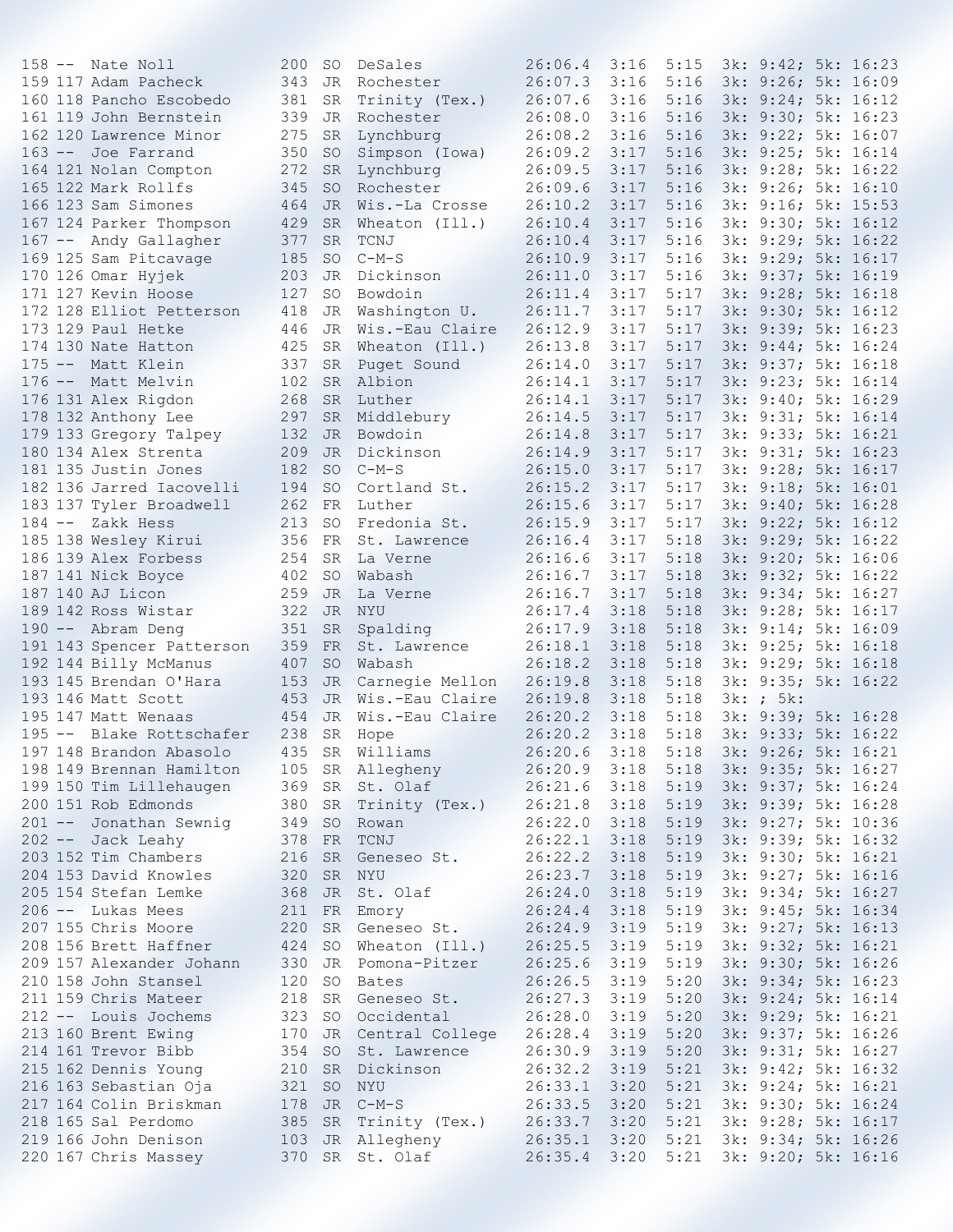|  | 221 168 Philip Yeung      | 165 |           | SR Case Western            | 26:37.2        | 3:20 | 5:22                     | 3k: 9:33; 5k: 16:22 |           |
|--|---------------------------|-----|-----------|----------------------------|----------------|------|--------------------------|---------------------|-----------|
|  | 222 169 Jake McCauley     | 393 |           | JR Tufts                   | 26:37.7        | 3:20 | 5:22                     | 3k: 9:29; 5k: 16:22 |           |
|  | 223 170 Sloan Beninga     | 166 | FR        | Central College            | 26:38.5        | 3:20 | 5:22                     | 3k: 9:40; 5k: 16:35 |           |
|  | 223 171 Zeth Baker        | 283 | SR        | Manchester                 | 26:38.5        | 3:20 | 5:22                     | 3k: 9:37; 5k: 16:33 |           |
|  | 225 -- Ryan Mugan         | 450 | FR        | Wis.-Eau Claire            | 26:39.8        | 3:20 | 5:22                     | 3k: 9:39; 5k: 16:31 |           |
|  | 226 172 Sam Kerk          | 139 | JR.       | Calvin                     | 26:40.7        | 3:20 | 5:22                     | 3k: 9:25; 5k: 16:18 |           |
|  | 227 173 Joseph Mozingo    | 342 | <b>SR</b> | Rochester                  | 26:41.7        | 3:21 | 5:23                     | 3k: 9:42; 5k: 16:36 |           |
|  | 228 174 Evan Parry        | 277 | JR        | Lynchburg                  | 26:42.4        | 3:21 | 5:23                     | 3k: 9:41; 5k: 16:37 |           |
|  | 229 175 Logan Langley     | 265 | <b>SR</b> | Luther                     | 26:42.9        | 3:21 | 5:23                     | 3k: 9:41; 5k: 16:38 |           |
|  | 230 176 Dalton Boyer      | 403 | <b>SO</b> | Wabash                     | 26:43.6        | 3:21 | 5:23                     | 3k: 9:31; 5k: 16:27 |           |
|  | 231 -- Chansler Poole     |     |           |                            |                |      |                          |                     |           |
|  |                           | 375 | JR        | St. Vincent (PA)           | 26:44.2        | 3:21 | 5:23                     | 3k: 9:30; 5k: 16:29 |           |
|  | 231 177 James Boeding     | 125 | JR        | Bowdoin                    | 26:44.2        | 3:21 | 5:23                     | 3k: 9:38; 5k: 16:39 |           |
|  | 233 178 Schaffer Ochstein | 247 | FR        | Johns Hopkins              | 26:45.0        | 3:21 | 5:23                     | 3k: 9:29; 5k: 16:32 |           |
|  | 234 179 Chris Carter      | 215 | <b>SR</b> | Geneseo St.                | 26:45.3        | 3:21 | 5:23                     | 3k: 9:37; 5k: 16:33 |           |
|  | 235 180 Alex Simon        | 109 | SO        | Allegheny                  | 26:45.6        | 3:21 | 5:23                     | 3k: 9:42; 5k: 16:42 |           |
|  | 236 181 Tony Spalding     | 161 | FR        | Case Western               | 26:48.8        | 3:21 | 5:24                     | 3k: 9:43; 5k: 16:41 |           |
|  | 237 182 Chris Lafree      | 288 |           | JR Manchester              | 26:49.7        | 3:22 | 5:24                     | 3k: 9:38; 5k: 16:32 |           |
|  | 238 183 Daniel Hoover     | 406 | SO.       | Wabash                     | 26:50.3        | 3:22 | 5:24                     | 3k: 9:41; 5k: 16:42 |           |
|  | 239 184 Pryor Stroud      | 335 | <b>SO</b> | Pomona-Pitzer              | 26:50.9        | 3:22 | 5:24                     | 3k: 9:35; 5k: 16:26 |           |
|  | 240 185 Brian Robinson    | 278 | <b>SR</b> | Lynchburg                  | 26:51.3        | 3:22 | 5:25                     | 3k: 9:41; 5k: 16:37 |           |
|  | 241 186 Justin Roncaioli  | 346 |           | SR Rochester               | 26:52.7        | 3:22 | 5:25                     | 3k: 9:42; 5k: 16:36 |           |
|  | 242 187 Matt Rubins       | 269 | SR.       | Luther                     | 26:53.8        | 3:22 | 5:25                     | 3k: 9:46; 5k: 16:45 |           |
|  | 243 188 Andrew Fine       | 202 | <b>SR</b> | Dickinson                  | 26:54.2        | 3:22 | 5:25                     | 3k: 9:16; 5k: 16:08 |           |
|  | 244 189 Clayton Harlan    | 287 | JR.       | Manchester                 | 26:54.6        | 3:22 | 5:25                     | 3k: 9:41; 5k: 16:40 |           |
|  | 245 190 Brent Pavlick     | 197 | <b>JR</b> | Cortland St.               | 26:55.0        | 3:22 | 5:25                     | 3k: 9:34; 5k: 16:34 |           |
|  | 246 191 Jake Waterman     | 410 | <b>SR</b> | Wabash                     | 26:57.1        | 3:23 | 5:26                     | 3k: 9:42; 5k: 16:42 |           |
|  | 247 192 James Frick       | 244 | <b>SR</b> | Johns Hopkins              | 26:58.3        | 3:23 | 5:26                     | 3k: 9:30; 5k: 16:42 |           |
|  |                           |     |           |                            |                |      |                          |                     |           |
|  | 248 193 Corey Purcella    | 334 | FR        | Pomona-Pitzer              | 26:59.8        | 3:23 | 5:26                     | 3k: 9:40; 5k: 16:39 |           |
|  | 249 194 Jackson Espeset   | 263 |           | FR Luther                  | 27:02.6        | 3:23 | 5:27                     | 3k: 9:47; 5k: 16:46 |           |
|  | 250 195 Jared Burris      | 404 | SO.       | Wabash                     | 27:03.5        | 3:23 | 5:27                     | 3k: 9:44; 5k: 16:43 |           |
|  | 251 196 Tim Travitz       | 163 | FR        | Case Western               | 27:07.1        | 3:24 | 5:28                     | 3k: 9:36; 5k: 16:46 |           |
|  | 252 197 Brendan Courneene | 355 | JR.       | St. Lawrence               | 27:07.6        | 3:24 | 5:28                     | 3k: 9:42; 5k: 16:49 |           |
|  | 253 -- Tyler Shipley      | 325 | FR        | Pacific (Ore.)             | 27:08.6        | 3:24 | 5:28                     | 3k: 9:37; 5k: 16:43 |           |
|  | 254 198 Mark Greene       | 383 | <b>SR</b> | Trinity (Tex.)             | 27:11.7        | 3:24 | 5:29                     | 3k: 9:54; 5k: 17:02 |           |
|  | 255 -- Nick Hall          | 187 | <b>SO</b> | Colorado College           | 27:15.9        | 3:25 | 5:29                     | 3k: 9:37; 5k: 16:45 |           |
|  | 256 199 Taylor Piske      | 386 | FR        | Trinity (Tex.)             | 27:19.2        | 3:25 | 5:30                     | 3k: 9:47; 5k: 16:55 |           |
|  | 257 200 Cody Doughan      | 169 |           | JR Central College         | 27:21.3        | 3:26 | 5:31                     | 3k: 9:42; 5k: 16:45 |           |
|  | 258 201 Gerardo Hernandez | 384 | JR        | Trinity (Tex.)             | 27:22.9        | 3:26 | 5:31                     | 3k: 9:53; 5k: 17:02 |           |
|  | 259 202 Philip Marshall   | 357 | FR        | St. Lawrence               | 27:23.8        | 3:26 | 5:31                     | 3k: 9:31; 5k: 16:43 |           |
|  | 260 203 Ethan Teare       | 162 |           | SR Case Western            | 27:24.5        | 3:26 | 5:31                     | 3k: 9:50; 5k: 17:03 |           |
|  | 261 204 Michael Stocker   | 291 |           | JR Manchester              | $27:26.0$ 3:26 |      | 5:32 3k: 9:52; 5k: 17:05 |                     |           |
|  | 262 205 Tim Lee           | 195 |           | JR Cortland St.            | 27:26.9        | 3:26 | 5:32 3k: 9:41; 5k: 16:46 |                     |           |
|  | 263 206 Austin Stecklair  | 250 |           |                            |                | 3:26 | 5:32                     |                     |           |
|  |                           |     | SO        | Johns Hopkins 27:28.1      |                |      |                          | 3k: 9:32; 5k: 16:40 |           |
|  | 264 207 Adam Cantini      | 146 |           | JR Carnegie Mellon 27:29.2 |                | 3:27 | 5:32                     | 3k: 9:43; 5k: 16:56 |           |
|  | 265 208 Matthew Sustayta  |     |           | 260 SR La Verne            | 27:30.5        | 3:27 | 5:32                     | 3k: 9:47; 5k: 16:55 |           |
|  | 266 209 Sean Kusick       | 258 |           | SR La Verne                | 27:36.5        | 3:27 | 5:34                     | 3k: 9:42; 5k: 16:53 |           |
|  | 267 210 Graham Shorr      | 155 |           | SR Carnegie Mellon         | 27:38.9        | 3:28 | 5:34                     | 3k: 9:42; 5k: 17:00 |           |
|  | 268 211 Aaron Lin         | 159 |           | JR Case Western            | 27:51.2        | 3:29 | 5:37                     | 3k: 9:44; 5k: 17:00 |           |
|  | 269 212 Marcus Schneider  | 130 |           | SR Bowdoin                 | 27:51.4        | 3:29 | 5:37                     | 3k: 9:54; 5k: 17:20 |           |
|  | 270 213 Daniel Ferrell    | 273 | <b>SO</b> | Lynchburg                  | 27:52.5        | 3:29 | 5:37                     | 3k: 10:01 5k: 17:27 |           |
|  | 271 214 Andrew Osborne    |     |           | 276 FR Lynchburg           | 27:54.2        | 3:30 | 5:37                     | 3k: 9:41            | 5k: 17:01 |
|  | 272 215 Alberto Acosta    | 251 | SO        | La Verne                   | 27:57.2        | 3:30 | 5:38                     | 3k: 9:54            | 5k: 17:21 |
|  | 273 216 Jayden Earlywine  | 253 | SO        | La Verne                   | 28:02.5        | 3:31 | 5:39                     | 3k: 9:55            | 5k: 17:19 |
|  | 274 217 Kyle Deleon       | 315 |           | SR NYU                     | 28:08.3        | 3:31 | 5:40                     | 3k: 9:38            | 5k: 17:05 |
|  | 275 218 David Erf         | 327 |           | SR Pomona-Pitzer           | 28:16.4        | 3:32 | 5:42                     | 3k: 10:02 5k: 17:31 |           |
|  | 276 219 Dharan Kadiyala   | 318 |           | SO NYU                     | 28:23.8        | 3:33 | 5:43                     | 3k: 9:53            | 5k: 17:31 |
|  | 277 220 Scott Smolensky   | 362 |           | SO St. Lawrence            | 28:31.0        | 3:34 | 5:45                     | 3k: 9:36            | 5k: 17:09 |
|  | 278 221 Jordan Collins    | 285 |           | JR Manchester              | 28:40.2        | 3:35 | 5:46                     | 3k: 10:05 5k: 17:36 |           |
|  |                           |     |           |                            |                |      |                          |                     |           |
|  | 279 222 James LePage      |     |           | 116 SR Bates               | 29:12.2        | 3:39 | 5:53                     | 3k: 9:48            | 5k: 17:54 |
|  | 280 223 Chris Soto        |     |           | 388 FR Trinity (Tex.)      | 30:13.9        | 3:47 | 6:05                     | 3k: 10:33 5k: 18:30 |           |